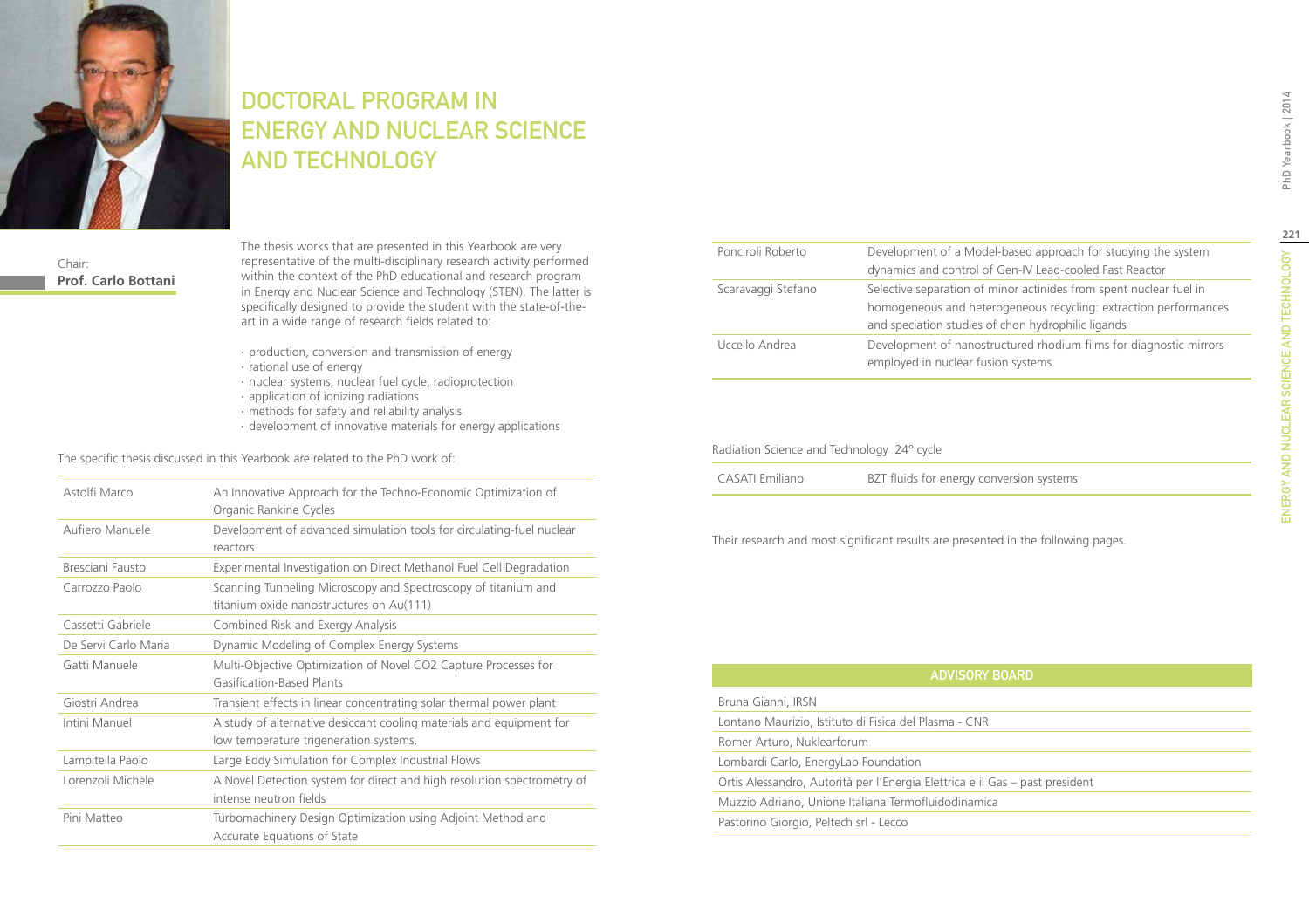## AN INNOVATIVE APPROACH FOR THE TECHNO-ECONOMIC OPTIMIZATION OF ORGANIC RANKINE **CYCLES**

#### **Marco Astolfi -** Supervisor: **Ennio Macchi**

#### **1 Introduction**

In the last twenty years the higher attention about climate change, global warming and externalities due to environment contamination and pollution have strongly encouraged the use of green technologies in power production field. ORCs (Organic Rankine Cycles) allow reducing the rate of consumption of fossil fuels and the emission of carbon dioxide by means of a wider exploitation of renewable energy resources like geothermal and solar energy. Furthermore ORCs are a reliable solution to increase the energy efficiency of any industrial plant where waste heat can be recovered for power production instead to be released to the environment. Thanks to their flexibility, they will surely play a relevant role in the world energetic scenario in future years.

#### **2 Scope of the work**

ORCs are based on the idea that the working fluid and the power cycle configuration should be selected according to the thermal level of the energy source, to the available thermal power and to the constraints related to key components like the turbine. In particular ORC are extremely attractive in all those application where the use of water as working fluid entails difficulties in

components sizing leading to lower plant efficiencies and a less competitive LCOE (Levelized Cost of Electricity). Typical examples are application characterized by a small available thermal power or by low maximum temperatures sources. of working fluids and cycle Despite their great potential, ORCs have been found a large market only in few fields, namely in biomass combustion CHP (Combined Heat and Power) plants and for the exploitation of hot geothermal brines, but their diffusion is still limited in many other applications and the potential upside of this technology is still large. The widespread use of ORC technology in new markets is strictly related to the availability of efficient components and numerical tools for the selection of the best combination of working fluid and plant layout. The aim of this thesis is to propose an innovative and comprehensive approach for the study of ORCs, their design and their optimization. A software named ORCO (ORC Optimization) has been implanted to reach the over mentioned goal.

#### **3 Approach description**

The approach proposed in this thesis is innovative from different point of view because it tries to overcome most of the limits highlighted in the

methodologies present in literature. Limiting the study to single stream heat sources, the plant with the minimum LCOE is identify by means of the exhaustive investigation of different combinations configurations. Each solution is fully optimized by a suitable algorithm. In order to obtain a reliable result, many different aspects have to be taken into account as briefly summarized below:

#### *3.1 Working fluids*

*thermodynamic properties:* it is crucial to use suitable equations of state for the calculation of physical and thermodynamic properties in order to increase the accuracy and to guarantee a reliable estimation of component sizing and performances. ORCO is integrated with Refprop 9.1 which uses a state of the art database for pure fluids. In addition, it allows defining several UD (User Defined) mixtures but accuracy has to be previously checked comparing the numerical results with experimental VLE (Vapor Liquid Equilibrium) data from reference. A strong reduction of computational time and a higher stability of calculations in two phase region have been achieved thanks to Improvements on program routines.

*3.2 Cycle configuration:* several different plant layouts can be investigated, each one presenting different advantages and drawbacks depending on the thermal level of the heat source and the working fluid. with ORCO it is possible to investigate subcritical, supercritical, two pressure levels cycles and flash triangular plants. Any other cycle configuration can be added thanks to the modular structure of the code.

*3.3 Expander efficiency:* the expander is the key component for any ORC system, for big power plants usually axialflow turbines are adopted while for small power output, positive displacement devices are suggested. In ORCs it is crucial to link the actual efficiency of the expander to the thermodynamic properties of the fluid and to the cycle layout. For axial flow turbines an extensive numerical activity has been carried out optimizing several hundred turbines and comparing the results on the base of similarity theory. Efficiency correlations are proposed for single stage, two stage and three stage turbines at optimized rotational speed in wide ranges of volume ratio and machine radial dimension. For screw volumetric expanders a correlation of efficiency has been derived by analyzing maps of performances provided by producers.

*3.4 Cost correlations:* an extensive bibliographic research has been carried out with the aim to define a suitable cost correlation for each component commonly adopted in ORC field. A detailed analysis is

performed for Shell&Tube heat exchangers and axial flow turbines since they are the most expensive components for ORC. In particular the cost correlation for turbines is quite innovative and can be used to estimate the cost of machines working with organic fluids and so characterized by a limited number of stages and high stage volume ratios and steam turbines where usually a higher number of stages is adopted.

#### **4 Test cases**

Different analyses have been successfully carried out with the proposed approach, investigating some of the most interesting ORC applications. A detailed study is proposed for geothermal energy exploitation where supercritical, subcritical and two pressure levels cycles are compared. Two different analyses are considered: the first **5 Conclusions** one with the aim to maximize power production while the second one oriented to the minimization of overall LCOE. The most promising solution are highlighted leading to the definition of criteria for the pre-selection of suitable working fluids and cycle layouts. In particular the results underline the highest performances attainable with supercritical cycles and two pressure levels cycles compared to the subcritical ones. From a technoeconomic point of view, instead, all the cycle configurations when properly optimized, reach a comparable LCOE for a relatively small number of fluids suggesting general rules for the selection of working fluid on the basis of reduced parameters. Another study has been performed comparing ORC and

steam Rankine cycle in waste heat recovery application from big cement production plants; a field characterized by a relatively high available thermal power and a high temperature of the hot source. These applications are part of the so called "grey zone" where it is not easy to define if organic fluids can actually compete against water which shows higher film transfer coefficients, and so less expensive heat exchangers, but a larger turbine. Finally two studies are carried out investigating (i) the potential of mixtures for biomass CHP plants where the temperature glide in phase transition can be advantageous since allow increasing the power output and (ii) the use of volumetric screw expanders for small size applications.

A comprehensive methodology for the analysis of ORCs is proposed and a software, named ORCO, is realized in order to face all the difficulties related to the design and the optimization of ORCs. The numerous innovative aspects implemented into the code allow performing broad spectrum analysis by considering a reliable efficiency for key components and suitable economic evaluations. This approach has been tested on different test cases proving the affordability of the systematic procedure implemented. From these studies interesting conclusions about the general criteria of selection for both working fluid and cycle layout are highlighted.

ENERGY AND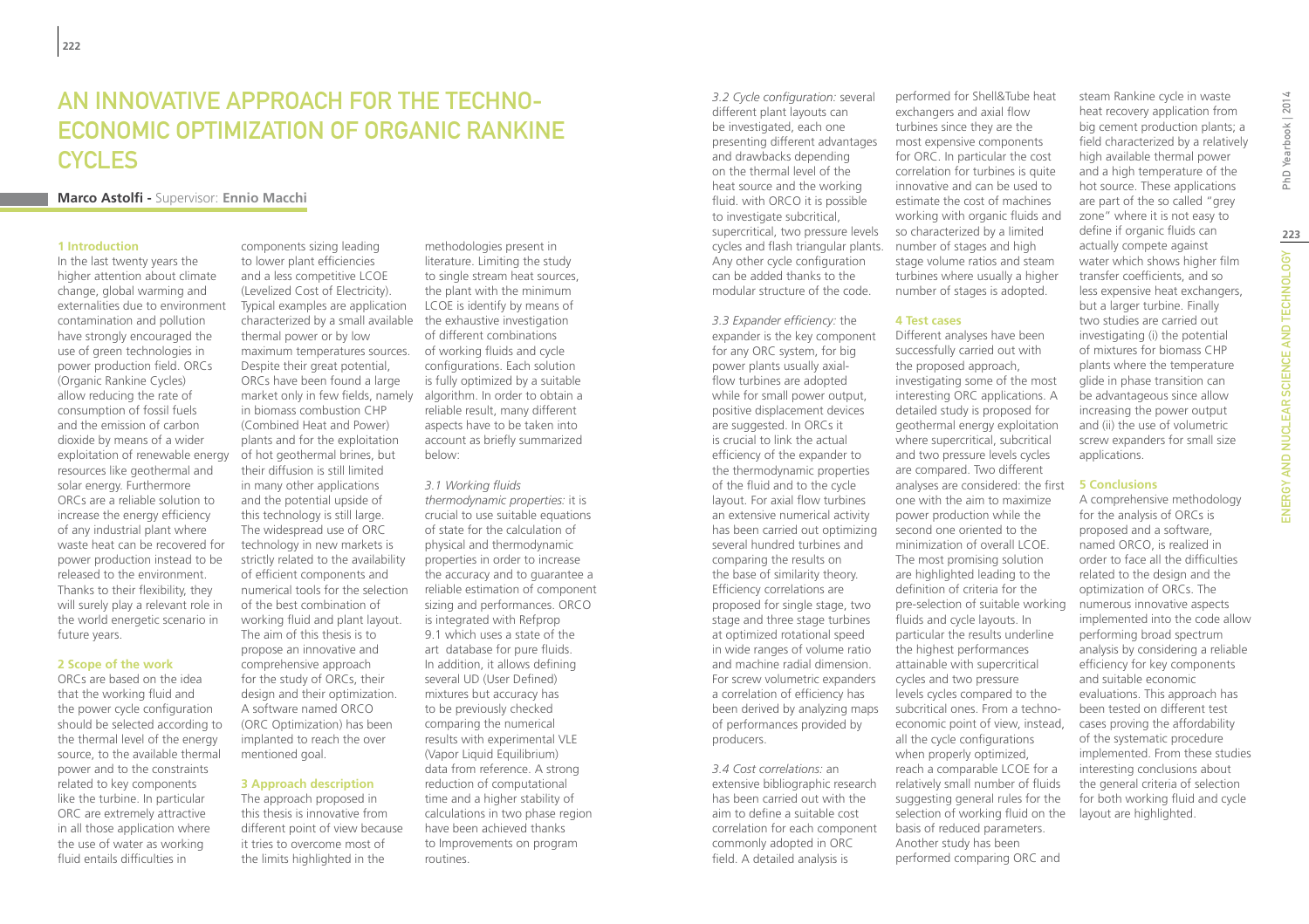## Development of advanced simulation tools for circulating-fuel nuclear reactors

#### **Manuele Aufiero -** Supervisors: **Antonio Cammi, Lelio Luzzi**

#### **Introduction**

Molten Salt Reactors (MSRs) are characterized by a unique distinguishing feature: the presence of a liquid nuclear fuel. This peculiarity may lead to intrinsic improvements in the fuel cycle closure and reactor safety enhancement. On the other hand, it represents one of the most challenging aspects for reactor design, analysis and operation. Recently, renewed interest has grown in different countries on the MSR technology, focusing on both thermal- and fast-neutron reactors, for the development of breeder, converter or incinerator systems. In particular, the Molten Salt Fast Reactor (MSFR), a new reactor concept developed in the framework of the EURATOM EVOL (Evaluation and Viability of Liquid Fuel Fast Reactor System) Project, has been selected as the reference circulating-fuel reactor in the framework of the Generation-IV International Forum.

The context of the present PhD thesis is the research domain oriented towards the development and assessment of advanced modeling and simulation tools for circulatingfuel nuclear reactors. The MSFR is studied in parallel to the process of development and assessment of the different simulation tools, focusing on

those aspects that are more constraining for this technology and are currently studied with a lesser degree of accuracy.

#### **Core materials evolution**

The adoption of on-line reprocessing schemes offers several advantages but may lead to some problems due to the necessity of handling highly radioactive streams. For this reason, accurate depletion calculations are highly desirable for MSR systems. Unfortunately, the presence of on-line reprocessing prevents the to decay heat and emission adoption of commonly available fuel burn-up codes. In the first part of the thesis, the Monte Carlo reactor physics and burn-up code Serpent has been extended with the capability to catch the effects of on-line fuel reprocessing and to allow realistic simulations with a continuous reactivity control algorithm. On-line fuel reprocessing is explicitly introduced in the system of burn-up equations by adding effective decay and transmutation terms for the different nuclides, representative of fission products removal and fuel injection. In this way, the modified equations of isotopic evolution can be handled adopting common efficient techniques for the matrix exponential computation. The extended Serpent features a

reactivity control that allows keeping the multiplication factor close to 1 during the whole simulation. This is performed by continuously adjusting the fissile-to-fertile ratio in the feed material, simulating the operational reactor control, and allowing a correct estimation of the main reactor breeding parameters. The developed tool is adopted for the fuelcycle analysis of the MSFR. Results show that the handling of salt extracted from the core can be problematic due of neutrons and high energy gammas. The contribution of the main  $(n, \alpha)$  reactions responsible of helium production in the structural materials has been investigated as well, confirming that irradiation induced damage of structural components is a relevant issue for the deployment of the MSFR technology. A sensitivity analysis to the cross-sections data libraries is presented, showing the large impact of the uncertainties in the U-233 capture cross-section on the reactor breeding performance estimates.

#### **Multiphysics modeling**

Neutronics/thermal-hydraulics coupling for reactor analysis is often performed by means of classical "coupled-codes" techniques. This approach has where an intimate coupling between the physics and the the adoption of implicit, higherorder time integration schemes and a CFD solution of the fluid flow. Often, the non-linearities due to the coupling are not fully resolved, possibly reducing the overall accuracy. In MSRs, the presence of strong interactions between the different phenomena requires the adoption of suitable modeling approaches.

In the second part of the thesis, a specific solver has been developed, adopting the multiphysics toolkit OpenFOAM. The modeling efforts are focused on the implementation of coupling techniques, and the adoption of strategies for the reduction of computational requirements. The constitutive equations of the main physical phenomena governing the reactor behavior are discretized and solved adopting standard finite-volume techniques and efficient linear algebra tools available in OpenFOAM. Namely, the equations involved in the multiphysics solution are the time-dependent neutron diffusion, the balance equations for delayed neutron and decay heat precursors, and the incompressible Reynolds-Averaged Navier-Stokes equations for the solution of the turbulent fluid flow. The main purpose of the proposed model is to serve as fast-running computational tool in the phase of design optimization of the MSFR core and fuel loop components. The capability of performing accurate simulations on detailed full-core realistic 3D geometries is not available in

proved to be inadequate in cases previous tools, which are limited stiffness of the equations call for mandatory requirement for core to 2D simplified geometries. This feature is shown to be a design optimization and analysis of asymmetrical accidental scenarios. The capabilities of the model have been assessed against Monte Carlo simulations and results from previously available multiphysics tools. An unprotected single pump failure MSFR accidental scenario is presented in the thesis. The results of the simulation give useful indications for the ongoing activity of core shape optimization.

#### **Effective delayed neutron fraction**

The effective delayed neutron fraction ( $β_{eff}$ ) is an important reactor kinetics parameter. The contribution of delayed neutrons is of primary importance for the safe control of any nuclear reactor. The traditional definition of  $β_{\text{eff}}$  involves the calculation of both the forward and the adjoint solution of the neutron transport equations, which makes its accurate calculation by means of continuous energy Monte Carlo codes a challenging task, even for staticfuel reactors. In circulating-fuel systems, the motion of delayed neutron precursors complicates the calculation of the effective delayed neutron fraction and prevents the adoption of commonly available neutron transport codes. In the last part of the thesis, three methods are presented for the calculation of the effective delayed neutron fraction in circulating-fuel reactors. The first approach involves an analytical formula for the  $\beta_{\text{eff}}$ correction, which explicitly takes

into account the in-core spatial importance effect and allows for radial redistribution of the delayed neutron precursors that re-enter in the core. The second method features the simultaneous solution of the equations of neutron diffusion and precursor convective and turbulent transport. This approach involves the solution of the forward and adjoint eigenvalue problems for arbitrary geometries based on detailed spatially-dependent velocity fields. A Monte Carlo-based approach is also developed through the extension of the Monte Carlo code SERPENT, and involves the tracking of precursors according to an input velocity field. The effective delayed neutron fraction in circulating-fuel conditions is then calculated adopting the Iterated Fission Probability method. The three approaches are compared in the MSFR case, showing a good agreement and highlighting that commonly adopted one-dimensional approaches, not featuring spatially-dependent adjointweighting, overestimate  $\beta_{\text{eff}}$  up to 20%.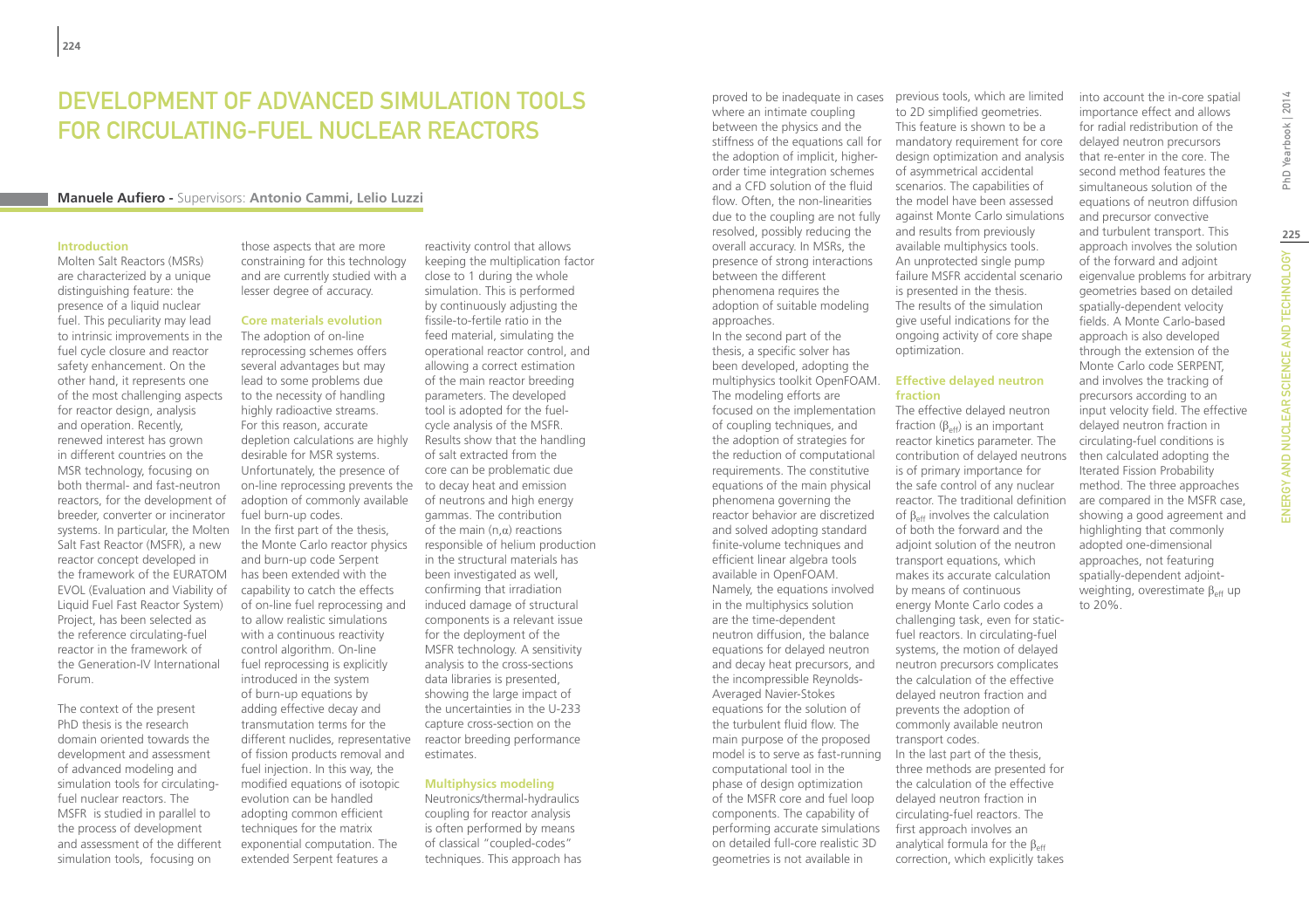## Experimental Investigation into Direct Methanol Fuel Cell degradation

#### **Fausto Bresciani -** Supervisor: **Renzo Marchesi**

Direct Methanol Fuel Cells is a promising technology for portable and uninterruptible power supply. Among the technical issues that still hinder the commercialization of this technology, there are methanol crossover from anode to cathode resulting in a waste of fuel and severe performance degradation. DMFC degradation presents two components: a permanent (irreversible) degradation and a temporary (reversible) degradation that can be recovered by interrupting the operation. However, despite some DMFC permanent degradation mechanisms are proposed in the literature, the origins of DMFC temporary degradation are not clear. Moreover no work provides systematic analysis on mass transport phenomena evolution during the degradation and the permanent degradation is not quantitatively attributed to the DMFC components. This work aims to experimentally investigate DMFC temporary and permanent degradation in order to improve degradation mechanisms knowledge and to develop preliminary Accelerated Stress Tests (AST).

The steady state (continuous) operation of a DMFC shows very strong performances degradation that cannot be compatible with a real application but that is mainly

recoverable. For this reasons, DMFC are usually operated by means of operating strategies (cycles) that can be optimized in order to reduce the performance decrease in time. The operating strategies allow to reduce the temporary degradation and, through a comparison of different cycles, a optimized operating strategy for the DMFC degradation tests is adopted for the DMFC degradation tests performance. Furthermore in-operando diagnostic tools have been tuned in order to improve the characterization of both temporary and permanent degradation mechanisms. Different temporary degradation mechanisms have been experimentally characterized such as platinum oxides formation at the cathode electrode, dehydration of the cathode electrode and hydrogen production at the anode during oxygen starvation that occurs in the operation interruptions. A mechanism for the anode temporary degradation, for the first time in the literature, is proposed and validated thank to Electrochemical Impedance Spectra (EIS) and mass transport measurements; the anode recoverable performance loss is due to the accumulation of CO2 in the anode electrode during the operation resulting in a decrease of methanol and water concentration; the CO2 can be

removed during the interruption in the operating strategy and this mechanism determines a progressive reduction of the methanol crossover during the DMFC operation.

The mass transport phenomena has a fundamental role on DMFC performance and degradation and the Gas Diffusion Layer, a component that controls the transport mechanisms, has been previously investigated ex-situ and, later, the effect of such component on DMFC performances and degradation has been evaluated. Water diffusion and permeation through the GDL are quantified and the effect of a preliminary Accelerated Stress Test for GDLs on the mass transport properties is evaluated. From the characterization of the effect of the GDL hydrophobic properties on the DMFC performances, the lower the GDL hydrophobicity and the higher the methanol concentration in the anode electrode; this leads to a gain in anode performances and a strong decrease in the cathode performance due to both the increase of methanol crossover and the water flooding of the cathode electrode that reduce the oxygen concentration at the cathode electrode. The experimental investigations on DMFC temporary

degradation mechanisms allows to define a procedure for temporary degradation minimization that aims to provide a reliable quantification of DMFC permanent degradation, which is of fundamental importance for the comparison of industries and laboratories data. A long-term test of about 1100 hours has been performed on a DMFC with continuous in-operando diagnostic thank to electrochemical and mass transport measurements; the DMFC works using the optimized operating strategy. The performance degradation reported in figure 1 shows the two different degradation components and the permanent degradation is evaluated during the operation interruptions. The cathode Electro-Chemical Surface Area (ECSA) is halved after the degradation tests as reported in figure 2; cathode is responsible for 65% of the permanent degradation while anode is responsible for 34% and membrane degradation is negligible. Post-Mortem measurements performed by research project partners report a increase of catalyst particle size due to Platinum dissolution and re-deposition and Ruthenium crossover from the anode to the been obtained in 300 hours cathode. Preliminary Accelerated Stress

Tests (AST) have been designed and tested with the goal of the simulation of a long-term



degradation tests duration; however the AST aims to be representative of the permanent degradation that a DMFC would suffer after a long-term test and, for this reason, it should amplify the same degradation mechanisms that occurs during the real DMFC operation. The designed AST aims to accelerate the cathode degradation by exposing the cathode catalyst to continuous formation and reduction of oxides, cycling between high and low potentials in order to promote the cathode platinum dissolution mechanism. The halving of the ECSA has meaning a more than 3 times Acceleration Factor for the cathode active surface area loss.

tests in order to reduce the

**227**

PhD Yearbook | 2014

지 말로<br>이 모르 **2.**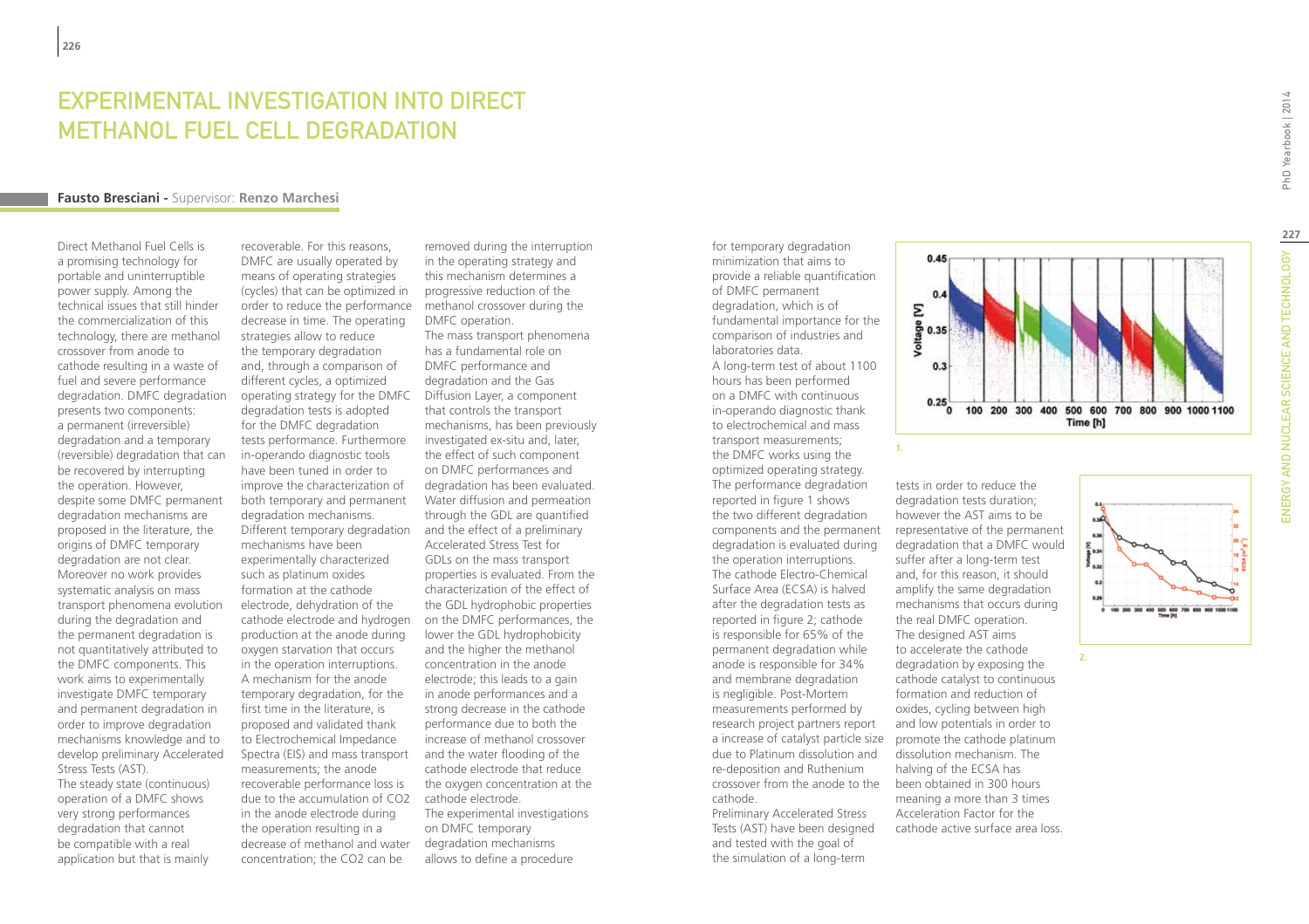# SCANNING TUNNELING MICROSCOPY AND Spectroscopy of titanium and titanium oxide nanostructures on Au(111)

#### **Paolo Carrozzo -** Supervisor: **Prof. Andrea Li Bassi, Dott. Carlo Casari**

The main topic of my thesis work deals with the study of nanostructured surfaces of metal oxides by means of Scanning Tunneling Microscopy and Spectroscopy. This study is aimed at extending the basic knowledge of titanium oxide surfaces and nanostructures, particularly with reference to their morphological and electronic properties at the nanoscale.

Titania (TiO<sub>2</sub>) is one of the most relevant strategic materials in many technologically important areas, like heterogeneous catalysis, photo-assisted oxidation, optical and photovoltaic devices. Nanodimensional  $TiO<sub>2</sub>$  shows surface mediated structural, chemical and electronic properties different from those of the most to a few atoms of the tip, common bulk polymorphs. Therefore a detailed knowledge of the surface properties of the nanodimensional  $TiO<sub>2</sub>$ phases is crucial to exploit the full potential of these nanostructures. In order to achieve this purpose, it would be suitable to realize a model system in which titanium oxide clusters should be deposited on a model surface. A possible choice is the Au(111) surface, because of its ease of handling, its chemical inertness and the fact that its "herringbone" surface reconstruction may serve as a well-defined

nanoparticles. There are many techniques for surface analysis that allow

to characterize these model systems: one of the most powerful is Scanning Tunneling Microscopy (STM), a particular scanning probe imaging technique. By means of a tip that scans over a surface at a sub-nanometric distance, a tunneling current is generated when a bias voltage is applied. Usually, this effect is exploited under ultra-high vacuum conditions in order to avoid surface contaminations (UHV). Since the tunneling current varies exponentially with respect out at low temperature (LT) in to the distance between the tip and the sample, the effective interaction area is reduced allowing in some special cases to reach the atomic resolution. The extremely high achievable resolution is widely exploited in the investigation of surfaces and nanostructured systems. In this way, STM is now universally recognized as a fundamental tool for the investigation of surfaces on the nanometric and atomic scale. Besides its capability of acquiring images that represent morphological properties of the topmost surface

atomic layer of metals and semiconductors, many other important properties can

template for ordered growth of be extracted from an STM measurement. The tunneling current depends on the tip and sample electronic structures, thus allowing the possibility of acquiring local information about surface electronic properties. In particular, by measuring the tunneling current with respect to the applied voltage, this technique can also be used also to perform the so-called Scanning Tunneling Spectroscopy (STS). STS can provide information about the electronic local density of states (LDOS) with extremely high spatial resolution. Generally, these measurements are carried order to reduce thermal drift and tip instability. As a first approximation, it is possible to interpret the current as an energy convolution between tip and sample electronic states weighted by a transmission coefficient that is characterized by an exponential behavior with the applied voltage. Therefore, the complexity of the STM-STS techniques is mainly due to the fact that the results also depend on the morphological and electronic properties of the metallic tip employed in the experiments. In this framework, a strong effort is still required to fully understand and minimize the tip effects. In the light of these considerations, we focused on

the STM-STS investigation of the structural and electronic properties of metal oxide surface and interface, especially titanium oxide nanostructures. The approach used here permitted to accomplish many interesting results on the fundamental knowledge of the material properties at the atomic scale, which is a crucial step on the way to the design of materials with engineered properties that could be employed in many applications (e.g., catalysis and photovoltaics). To achieve this goal, we adopted a two-fold methodology.

In the first part, we focused on the study and the development of the STM-STS techniques, in particular by producing bulk tip with novel materials. We have implemented a simplified method to produce bulk molybdenum tips and we have investigated their potentiality as STM probes. The lateral sensitivity of these tips allowed us to image Si(111) surface with atomic resolution resolving whose energy positions do routinely the rest atoms of its reconstruction. On Au(111) surface, these tips have also been proved to be capable of STS measurements, revealing peculiar differences with respect STS spectra of these regions to other tips. Mo tips have been successfully employed for original measurements of surface nanostructures, e.g. Ti and  $TiO_x$  on Au(111). Furthermore, the method used for the fabrication of Mo tips is versatile and it could be extended to other metals, such as Co. The purpose of the second part

of this work is to characterize the morphological and electronic properties of Ti and

TiOx clusters deposited on Au(111). First, we focused on titanium nanocluster properties before the oxidation. We performed a detailed STM/ STS study of the growth of titanium on the Au(111) reconstructed surface. The initial preferential nucleation of Ti islands at the elbows of the herringbone reconstruction is accompanied by out-of-elbow nucleation starting from the lowest coverage investigated. Increasing the coverage, the island size increases with coalescence starting at a value that is retarded with respect to other systems, such as Pd, while second layer features appear before the first is completed. Ti islands are characterized by a peculiar granular structure (found also for the second layer) suggesting that islands are indeed made of assembled clusters (grains). LT STS measurements revealed that Ti islands are characterized by three dominant electronic features around Fermi energy, not change as a function of coverage. dI/dV maps reveal the presence of some substrate regions with electronic features similar to Ti islands, and local show a strong correlation with those revealed for Ti islands. Such observations and the modification of the Au(111) surface Shockley state suggest an important interaction between Ti and the Au surface. After this experiments, we have performed a STM/STS study on the TiOx thin films grown on

Au(111) reconstructed surface. We identified five different structures: in order, pinwheel, triangular, honeycomb, row and form an uniform film whose topography can be described as a Moiré pattern. After 0.8 ML, this phase coexists with a honeycomb structure that reveals a lower Ti density and a Ti<sub>2</sub>O<sub>3</sub> stoichiometry. 3D shaped structures could grow on top of this first layer, such as triangular crystallites, row islands and needle clusters. While triangular phase reveals a hexagonal symmetry, a rectangular unit cell characterizes both the other two phase. Finally, we performed LT STS measurements on all these phases, except for the needle structure because of its infrequency. While 3D clusters are characterized by a gap of different width, pinwheel and honeycomb reveal different electronic features. Indeed their spectra do not show a gap but a series of characteristic peaks that, especially for the pinwheel, seem to depend on the extension of the film. Furthermore, contrary to the case of Ti/Au(111), the Au Shockley peak does not reveal any significant modification with respect to the case of a clean surface, suggesting a more weak interaction between film and substrate compared with the system before the oxidation.

needle phase. Two different hexagonal commensurate phases could constitute the first layer of this system. Below 0.8 ML, reconstructed pinwheel appears at first as single crystallites that, as the coverage is increased, begins to coalesce until they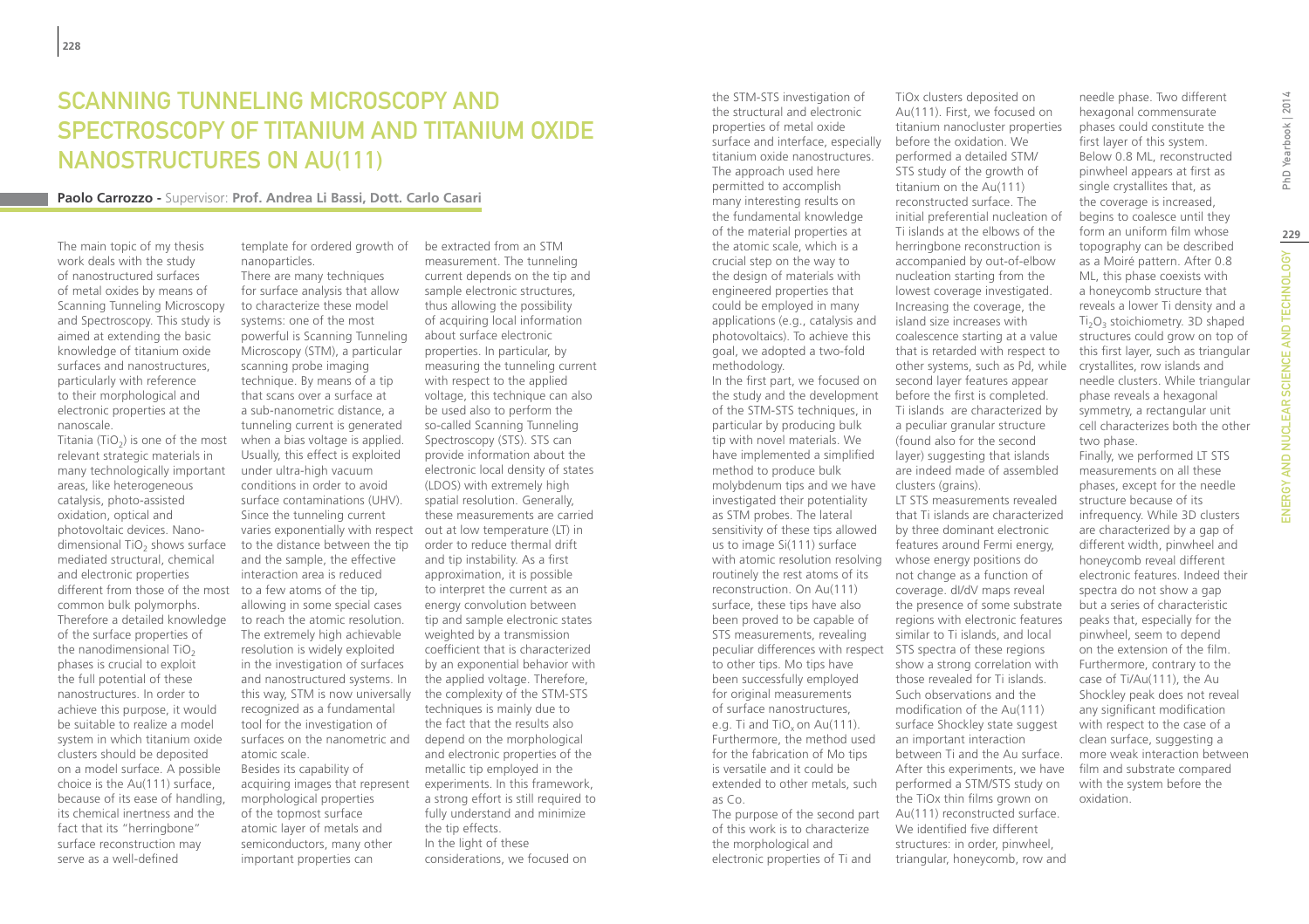## COMBINED RISK AND EXERGY ANALYSIS

#### **Gabriele Cassetti -** Supervisor: **Prof. Emanuela Colombo**

The Combined Risk and Exergy Analysis (CRExA) is an analytical model aiming at finding the correlation between inefficiency sources of an energy system or process and the direct impact that these have on human health and environment and minimizing the associated risk. The model integrates a risk analysis of the system with an exergy analysis. Exergy analysis is an effective method for: a) combining and applying the conservation of mass and conservation of energy principles together with the Second Law of Thermodynamics for the design and analysis of energy systems, b) improving the efficiency of energy and other resource use, c) revealing whether or not and by what extend it is possible to design more efficient systems by reducing the inefficiencies in existing systems, d) addressing the impact on the environment of energy and other resource utilization, and reducing or mitigating their impact. The CRExA model combines exergy and risk analyses for improving efficiency and safety of energy systems by reducing the associated risk once the influence of irreversibility is identified via a thermodynamics analysis. Indeed irreversibility can increase resource systems). The model hence is consumption in processes and lead to a quantifiable effect on the risk associated to the system. The integration of the two analyses is performed according to the Thermoeconomic frame. Thermoeconomics is defined

as a technique that combines economic and thermodynamic analysis by applying the concept of cost to exergy, in order to provide the analyst with information not available through conventional energy analysis and economic evaluation. Another relevant definition is "exergy aided cost minimization". In this sense, the concept of exergy is used in the CRExA model as a measure for accounting the social cost in terms of risk to human health, and the thermoeconomic approach provides the relevant information on the irreversibility influence on cost. Hence, using risk analysis as objective function on the theoretical structure of the Thermoeconomic analysis can lead to the identification and quantification of such contribution. Assuming the *risk* of the system, evaluated according to risk analysis methodology, as a cost for the society, this approach can produce an information equivalent to what Thermoeconomics does for monetary cost, where the *cost* is represented by the *risk* to "accept" in order to benefit from the product of the system (e.g. electricity, gas, heat for energy conceived to identifying the elements of highest impacts in terms of damage to human health. In this manner, it can be used to delineate specific indications for the system design and the identification of the

safety measures required by regulations. The *exergy costing principle* is expressed in terms of risk and the *cost balance* is converted in a *cumulated risk balance*, obtained performing a quantitative risk analysis. The *exergy costing principle* can be therefore defined for the product as:

#### $\dot{R} = r_{\perp} \dot{E}$  (1)

The complete model is defined by the following system of equations to be applied to the k-th component of the system. Being the risk n expressed in [events  $\cdot$  y<sup>-1</sup>], the mathematical symbolism  $\dot{R}$  is used. The system is hence:

the exergy costing equation of the product in terms of risk (2*a*) the exergy account for component k (2*b*) the cumulated risk account in component k (2*c*)

In Eq.(2*a*), the exergy costing is defined in terms of risk: this assumption is here made only for the product  $\mathrm{E}_{\rho}$  and the risk  $\mathrm{R}_{\rho}$ to produce it. This assumption is possible since risk and exergy balance, connecting  $\dot{E}_p$  and  $\dot{\bm{\mathrm{E}}}_{\rho}$  are demonstrated to be somehow correlated through the parameters of the system. It is worth mentioning nonetheless that Eq (2a) does not state that  $R_p$  is dependent from the specific exergy of  $\mathrm{E}_{\rho\prime}$  but only that the risk *R* of producing a product is allocated to the

 $\hat{R}_P = r_P \hat{E}_P$  the exergy costing equation of the product in terms of risk (2a)  $\hat{E}_{F,k} = \hat{E}_{F,k} + \hat{E}_{L,k} + \hat{E}_{D,k}$  the exergy analysis of component k (2b)  $\hat{R}_{P,k} = \hat{R}_{F,k} + \hat{R}_k$  the cumulated risk account in component k (2c)  $\dot{R}_{F,k} = \sum_{\delta=1}^{Y} \dot{R}_{k-\delta}$  (2c)

product itself . Eq. (2*b*) is the exergy balance at component k , where  $\dot{E}_{f,k}$  is the exergy input (Fuel) in component k,  $\dot{E}_{\rho k}$  is the exergy output (Product),  $\hat{E}_{\mu}$  is the eventual exergy loss and  $\dot{E}_{\text{D},k}$  is the exergy destroyed in component *k.* The risk *R* of the product in Eq. (2*c*) is given by two to produce exergy (e.g. thermal contributions : Ṙ*k* is the result of the risk analysis performed on  $k$ -th component (Eq. 2*d*) and  $\dot{\mathsf{R}}_{nk}$ is a the cumulated risk associated balance between Product Cost to the intermediate products to produce *P* in component *k*, which hence is the result of the risk analysis performed on the δ upstream components (Eq.2*e*). Finally it is possible to evaluate the specific risk of the product of *k*:

## $r_{p,k} = \dot{R}_p / \dot{E}_{p,k}$  (3)

The calculation of the **R**<sub>2</sub> function is necessary for the implementation of the model and the evaluation of specific risk  $r_{\rho}$  is the ultimate parameter to minimize.

It is worth mentioning that rp is not necessary a constant and may calculation of risk associated to depend on the same parameters on which  $E_{\rho}$  and  $R_{\rho}$  depend. The model of Eq. (2) is a starting structure and it presents naturally some points strength which might give a significant contribute **of the monetary cost of risk**  to classical risk analysis, and some points of weakness. The first point of strength of the model relies in its formulation: connecting the risk associated to a system to its thermodynamics through the thermoeconomic

structure, **the model can help identifying configurations that are intrinsically safer than others**. Intrinsically safer means that a configuration is safer compared to another all the protection systems being equal. For an energy system designed plants, oil and gas processes, etc.) the use of the model might supply an information on the and Social Cost which **is more objective and independent on political choices**.

As Thermoeconomics allows the calculation of costs associated to exergy loss, the model might help **to identify processes and components of the system where more effective improvements can be set and focus on them for improving the safety of the whole system**, accounting however for dependencies among components: as Thermoeconomics allows the calculation of costs associated to exergy loss, the model allows the exergy loss, though with some differences.

The complementary application of traditional Thermoeconomics and CRExA allows the **evaluation avoided**.

On the other hand some weakness points in the actual formulation can motivate to develop and improve the model. **The formulation is not yet completed for systems** 

#### **not designed for power**

**generation** . The application is at the current stage of its development limited therefore mainly to power systems, and this represents a limitation since risk analysis can be applied on every process and activity. In pure Thermoeconomics the definition of Fuel is more linear, since the distinction between  $\dot{C}_{\text{fit}}$  and is clear, as cost related to exergy input and investment respectively. **In CRExA formulation, the distinction**   ${\bf b}$ etween  ${\bf R}_{\epsilon k}$  and  ${\bf R}_k$  is more **subjective**. At level of the single component the definition of the risk related to Fuel needs to be accurately detailed to perform "risk" accounting and evaluate the risk allocated on exergy losses and destruction. The definition of risk becomes

more complete as long as more variables are included, such as the vulnerability of the target, the distance, the relative localization etc. **The inclusion of additive variables, even though it provides a more accurate and realistic perception of the risk associated to a system, weakens the relation with the thermodynamics of the system**. The application of CRExA is therefore suggested (limited) to local risk index. Finally, the uncertainty representation in CRExA can lead to reducing the level of subjectivity of risk calculation and obtaining a value closer to the real perception of risk.

The model has been proposed to scientific community and two papers have been published on it. PhD Yearbook | 2014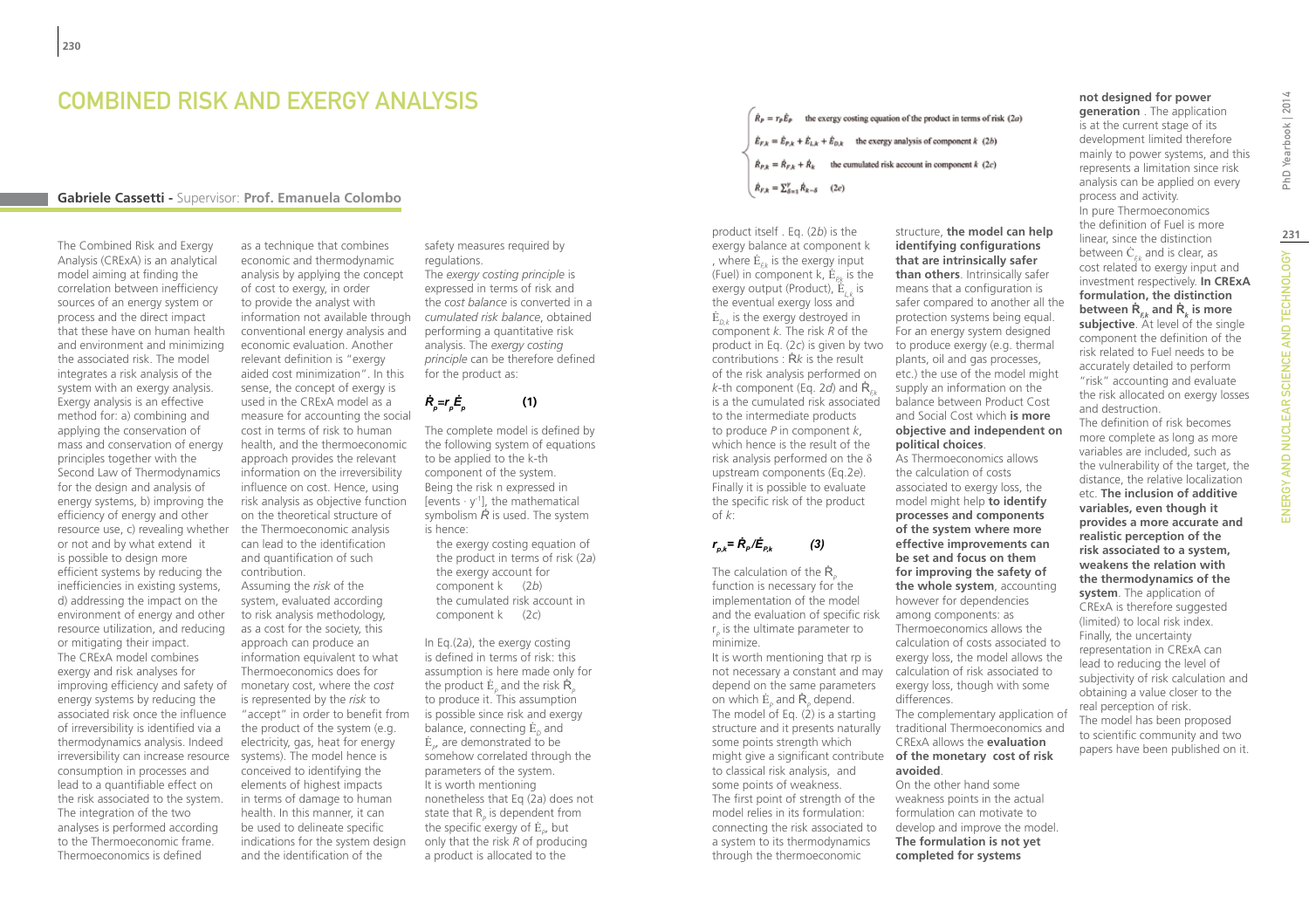## DYNAMIC MODELING OF COMPLEX ENERGY **SYSTEMS**

#### **Carlo Maria De Servi -** Supervisors: **Stefano Consonni**

This thesis is the result of my research experiences on physically based dynamic modeling of energy systems. In this framework, I focused on two different research fields: 1) the analysis of the dynamic behavior of waste or biomass combustion in grate furnaces and 2) the dynamic modeling of an absorption packed column for CO<sub>2</sub> removal from syngas streams. The latter topic stems from my involvement in the "CO<sub>2</sub> Catch-up" research project, a R&D program carried out by the Vattenfall energy company to demonstrate the technical reliability of carbon capture technology into IGCC plants. The technological option considered to separate  $\mathsf{CO}_2^{\vphantom{\dagger}}$  from the syngas is physical absorption by means of a solvent, specifically the Selexol process. One of the main objectives of the research activity was the development of modeling tools to perform the dynamic simulation of a CO<sub>2</sub> capture plant. In fact, the combination of the CO<sub>2</sub> capture process with a very complex plants such as IGCCs can lead to challenging problems as far as dynamic operations are concerned. To support the research, Vattenfall put into operation a CO2 capture pilot plant at the Buggenum IGCC power station, in the south of Netherland. Thus, the models I developed for the

 $CO<sub>2</sub>$  absorber were validated against experimental data collected at the pilot plant. Such a research experience allowed me to acquire knowledge about the concepts and the issues related to the dynamic modeling of energy systems, and to get expertise with the simulation tools dedicated to this kind of problems. The other research field of my PhD studies was dynamic modeling of waste/ biomass combustion in grate furnaces. I chose this topic essentially for two reasons. First of all, in spite of the several modeling efforts of the last decade, there is still a lack of models for waste or biomass combustion expressly designed for dynamic simulation. In fact, it is not casual that, at present, there are only few waste to energy plants that feature advanced control systems. Second, there is a growing interest by the companies of this sector in improving the operating performance of the plants, owing to more stringent environmental regulations, the reduction of incentives and the need to reduce the waste disposal fee. In order to meet these objectives, the managers of WTE plant are trying, inter alia, to increase the operating performance of the boilers, by improving the combustion control system, by installing new devices (e.g.: infrared cameras,

acoustic sensors to map the temperature in the flue gas streams) and by enhancing the skills of the operators. A dynamic model can be an invaluable aid for the fulfillment of such actions. In fact, the complexity of the phenomena involved and the unsteady nature of combustion, caused by the continuous variation of the properties of the fuel (e.g. chemical composition, humidity content, heating value), make very difficult to understand the different input/ output relations between the process variables with heuristic approaches. However, these characteristics of the combustion process imply also that the definition of a first principles model is a very challenging task. For this reason, the first part of the modeling activity focused on the development of a one-dimensional model to simulate the dynamic behavior of waste or biomass combustion in so called "pot furnaces". In these batch reactors solid fuel is piled on a stationary grate and it is ignited from the top by a thermal radiation source, while air is fed from the bottom of the reactor and flow upwards through the solid bed. Such experimental rigs are used especially in the academic community to investigate combustion in packed beds. In this way, I could exploit for modeling the experimental data



**1. Pot furnaces experiments - variation of temperature inside the fuel bed during combustion, (a) experimental measurements – literature data, (b) model prediction**

collected during laboratory tests, code. where the fuel composition is known and more process parameters are monitored and measured in reliable way than industrial facilities. An example of these data is reported in Figure 1a, that shows the variation of temperature at various heights of a packed bed of wood chips during the experiment. Steep temperature gradients are observed to occur progressively from the bed top to the deeper layers of the fuel bed. In fact, as the combustion proceeds the ignition front propagates downward. Figure 1b reports instead the simulation combustion chamber towards results of the 1D model, which demonstrate that the model predicts with adequate accuracy the evolution of temperature in the solid phase during combustion, certifying also the correctness of the developed

The 1D model was, then, adapted and extended in order to predict the behavior of waste combustion in a real grate furnace. Such furnaces are so called because at the bottom of the combustor there is a mechanical component – the grate – which is designed to support, transport and eventually mix the waste during combustion. Oxygen for the combustion processes is provided by the underfire air or primary air injected below the grate. The fuel bed is also not stationary, but it moves through the the ash pit. Thus, it is necessary to employ a two-dimensional model in order to describe the fuel conversion process. Such a simulation tool is derived by using as base model the 1D model previously described. In

1380<br>1890<br>1890 1890<br>1890 1890 1890<br>1890 1890 1890<br>1890 1890 1890 Grate Length [m]

 $T[\mathcal{C}]$ 

PhD Yearbook | 2014

**2. Temperature distribution of the fuel bed along the gratePerformance Trends**

this task, some approximation are inevitably introduced to obtain an accurate, yet manageable, process model and simulator. Thanks to the collaboration with the company that manages the WTE plant of Piacenza, Tecnoborgo Spa, the developed simulator was tested in relation to a real operating plant. In particular, the dynamic model was used to determine a temperature map of the fuel bed for a preset distribution along the grate of the underfire air (see Figure 2). These simulation results are very useful for the managers of the plant, because they want to integrate in the control strategy of the boiler the information provided by an infrared camera that monitors from the ceiling of the furnace the temperature of the surface of the waste bed.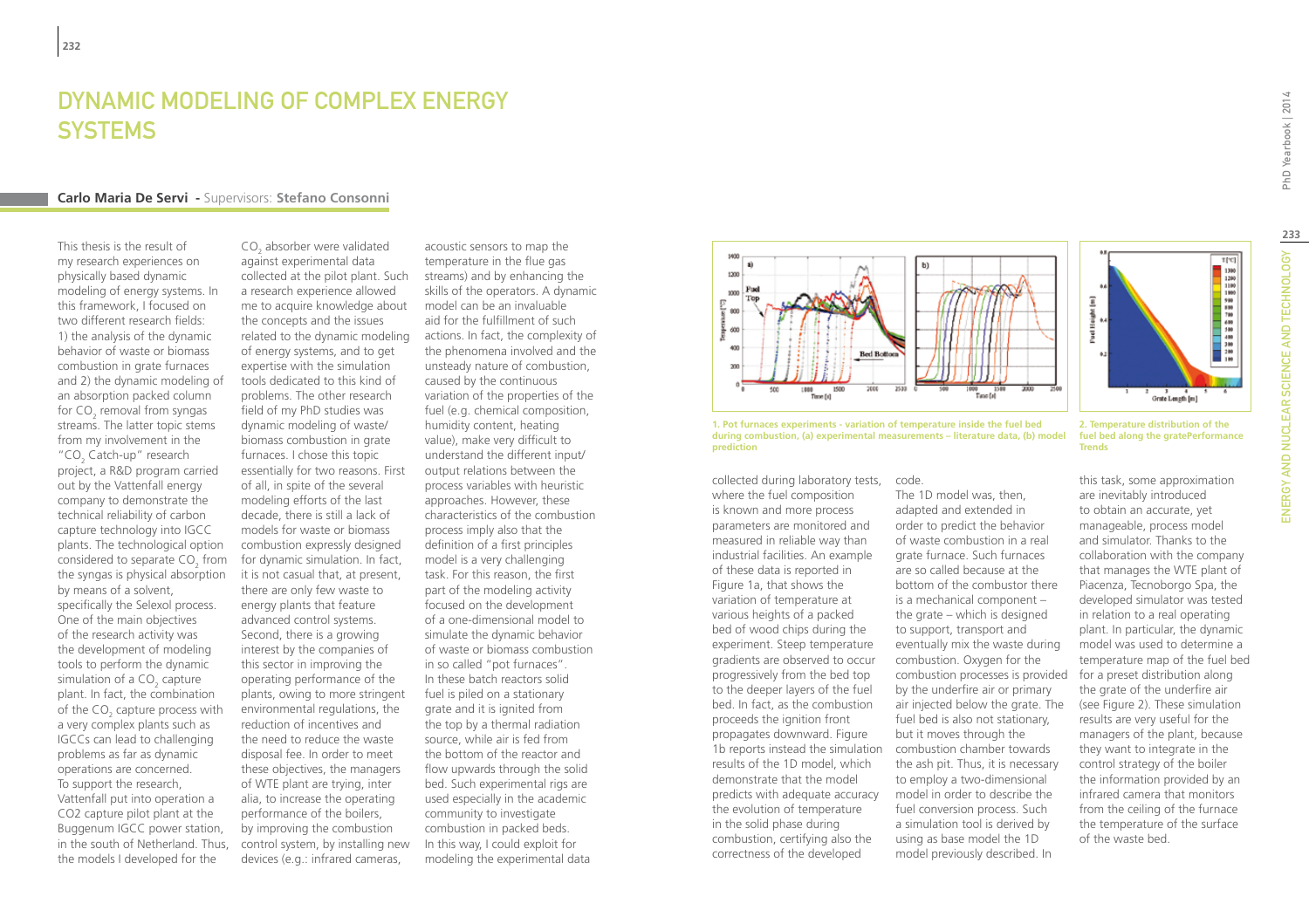# MULTI-OBJECTIVE OPTIMIZATION OF NOVEL CO<sub>2</sub> Capture Processes for Gasification-Based **PLANTS**

**Manuele Gatti -** Supervisors: **Stefano Consonni, Emanuele Martelli, Federico Viganò**

#### **1. Background, motivation and context**

Coal to Liquids (CTL) as well as Coal to Substitute Natural Gas (Coal-to-SNG) and Integrated Gasification Combined Cycle (IGCC) plants take advantage from the conversion of a relatively inexpensive and abundant, fossil fuel like coal into a clean synthetic gas, to produce either liquid fuels, chemicals or electricity.

According to a mid-term perspective, in an electricity market characterized by restrictions on  $\mathsf{CO}_2$  emissions, pre-combustion Carbon Capture and Storage (CCS) is likely to become a standard feature of IGCC power plants. For similar reasons, as far as the production of "low-carbon emissions" liquid fuels is concerned, the conversion of coal into synthetic liquids with CCS (capturing the carbon in excess to the synthetic fuel content) seems one of the most promising and viable options to provide an alternative to oil derived fuels, capable of being competitive in terms of economics, environmental impact and energy security, especially when high oil prices are envisaged.

The subject of this work is the development and optimization of novel pre-combustion CCS options suitable for such gasification-based plants.

### **2. Research goals**

The main objectives pursued by this research are the following: ∙ Develop and efficiently solve a detailed model of Selexol and Rectisol identified as benchmarks for Acid Gas Removal (AGR) in a gasificationbased plant.

∙ Find, optimize and patent novel low temperature CO<sub>2</sub> removal configurations featuring either phase-change or solvent-based absorption or a combination of both.

- ∙ Set up a strategy to simultaneously perform the heat integration as well as the selection and design of the required utilities.
- ∙ Formulate and solve the multi-objective optimization problem with respect to the two conflicting objectives, maximum  $CO<sub>2</sub>$  removal rate and minimum equivalent electric consumption, while taking into account the effect of design parameters, such as the minimum temperature difference between hot and cold streams, on the capital cost, via sensitivity analysis.

#### **3. Methodology and tools**

A minimization of the energy penalty for  $CO<sub>2</sub>$  capture could come both from an improvement at the level of the flowsheet and from the optimization of operating conditions. The following approach has been

#### pursued:

- A. the most interesting technologies are selected on the basis of a preliminary screening; for each of the evaluated processes, the thermodynamic model, namely the Equation Of State has been properly calibrated by solving a Matlab optimization problem, and the most appropriate flowsheet arrangement is defined by means of Aspen Plus process simulation and pinch analysis
- B. for each given scheme, the optimal operating conditions are identified through multi-objective numerical optimization of the detailed flowsheet defined at step A. The multi-objective optimization strategy is more general from an engineering point of view than the classical single-objective one, and it is preferred when dealing with scenario analyses where the conflict between two objectives depends on key, unpredictable, input parameters. This is the case of this study, since the  $CO<sub>2</sub>$ tax, which affects significantly the choice of the optimal CO<sub>2</sub> capture rate represents a crucial, uncertain parameter.

#### **4. Development of novel precombustion CCS processes**

A detailed heat integration analysis supported by the application of process integration principles, led to the definition

of a modified-Rectisol scheme, showing substantially better performance than the classical layout. By means of the same approach, two additional novel processes, developed and patented as a result of a research collaboration pursued by the author and his supervisors together with BP (British Petroleum, which owns the patents) have been identified: TurboCapture, based on CO<sub>2</sub> separation via partial condensation, and Hybrid, which is a synergy of TurboCapture and modified-Rectisol. *4.1. Modified-Rectisol* The modified-Rectisol version differs from the conventional

Rectisol for the following features: (i) the  $CO<sub>2</sub>$  desorption section instead of including a flash regeneration plus an  $H_{2}$ S concentrator consists of a single desorption column exploiting  $CO<sub>2</sub>$  flashing, H<sub>2</sub>S re-absorption and auto-refrigeration; (ii) the methanol regeneration section is split in two stages in order to minimize the exergy destruction within the reboiler.

*4.2. TurboCapture* TurboCapture exploits the high volatility difference between  $CO<sub>2</sub>$  and non-condensable fuel species present in the syngas to separate an almost pure CO<sub>2</sub> stream via partial liquefaction. Therefore, this option takes advantage from a proper combination of mechanical compression and refrigeration in one or multiple separation steps to remove the CO<sub>2</sub> from the syngas stream. *4.3. Hybrid process* Starting from the inherent

drawbacks of the modified-Rectisol and TurboCapture, i.e. the high solvent circulation rate and refrigeration duty as well as

the limited separation capability respectively, an arrangement with the following features has been identified: (i) the H2S absorber of the classical Rectisol is kept unchanged, even though its operating conditions are varied to favour the selective removal of  $H_2$ S while leaving the CO<sub>2</sub> as much as possible in the vapour phase; (ii) the vapour exiting the column is sent to a TurboCapture unit; (iii) the  $CO<sub>2</sub>$  cleaning from the gas at TurboCapture outlet is finalized in a second absorber by means of cold methanol. The main advantage reported by this concept compared to modified-Rectisol is the decrease of solvent circulation rate, hence leading to a lower specific energy penalty for  $CO<sub>2</sub>$  capture.

#### **5. Pareto optimization of CCS options**

The optimization problem has been solved with a black-box approach. Each black-box function evaluation entails: (i) process simulation with Aspen Plus; (ii) solution of the heat integration problem; (iii) evaluation of the objective functions; (iv) computation of CAPEX of the CCS unit. The black-box function is highly non-linear, discontinuous and not defined in some points. As a result, the feasible region is small and nonconnected. Moreover, each evaluation requires a relevant computational time (5÷30 s). For these reasons a two-steps optimization framework has been implemented, by adopting parallel computing on a 12 core workstation: the 1st multiobjective optimization step explores effectively the solution space with a derivative-free algorithm; the 2nd singleobjective optimization passage performs a "Push-Pareto" step to improve the non-dominated solutions generated after step 1.

#### **6. Optimization results and conclusions**

The applied optimization methodology, which has proved to be feasible and potentially attractive and implementable also at the industrial level, made available designs of the CCS island which look promising when compared with the reference ones.

As a matter of fact, the hybrid process, designed and optimized for a 90% capture in an IGCC, is capable of lowering the specific electric equivalent consumption of the capture section by 20% when compared to a conventional Selexol scheme. Moreover, the flowsheet improvements proposed in the modified-Rectisol, when compared to a conventional Rectisol, introduce a significant reduction of the energy penalty of the capture process, in some configurations (very high capture rates in a CTL plant) reaching a decrease of 30%. The patented TurboCapture process looks very attractive for application requiring mediumlow CO<sub>2</sub> removal rates, namely below 85%. Finally, the overall detailed thermodynamic assessment of an IGCC plant, conducted for CO<sub>2</sub> capture rates ranging between 60% and 99%, reports an

energy penalty varying between 5.8 and 7.5 percentage points compared to the no-capture scheme, resulting in an efficiency improvement of the order of 1-2 percentage points with respect to the state-of-the art precombustion technologies.

# Nuclear Science and Technology PhD Yearbook | 2014 **235**ENERGY AND NUCLEAR SCIENCE AND TECHNOLOGY ENERGY AND

PhD Yearbook | 2014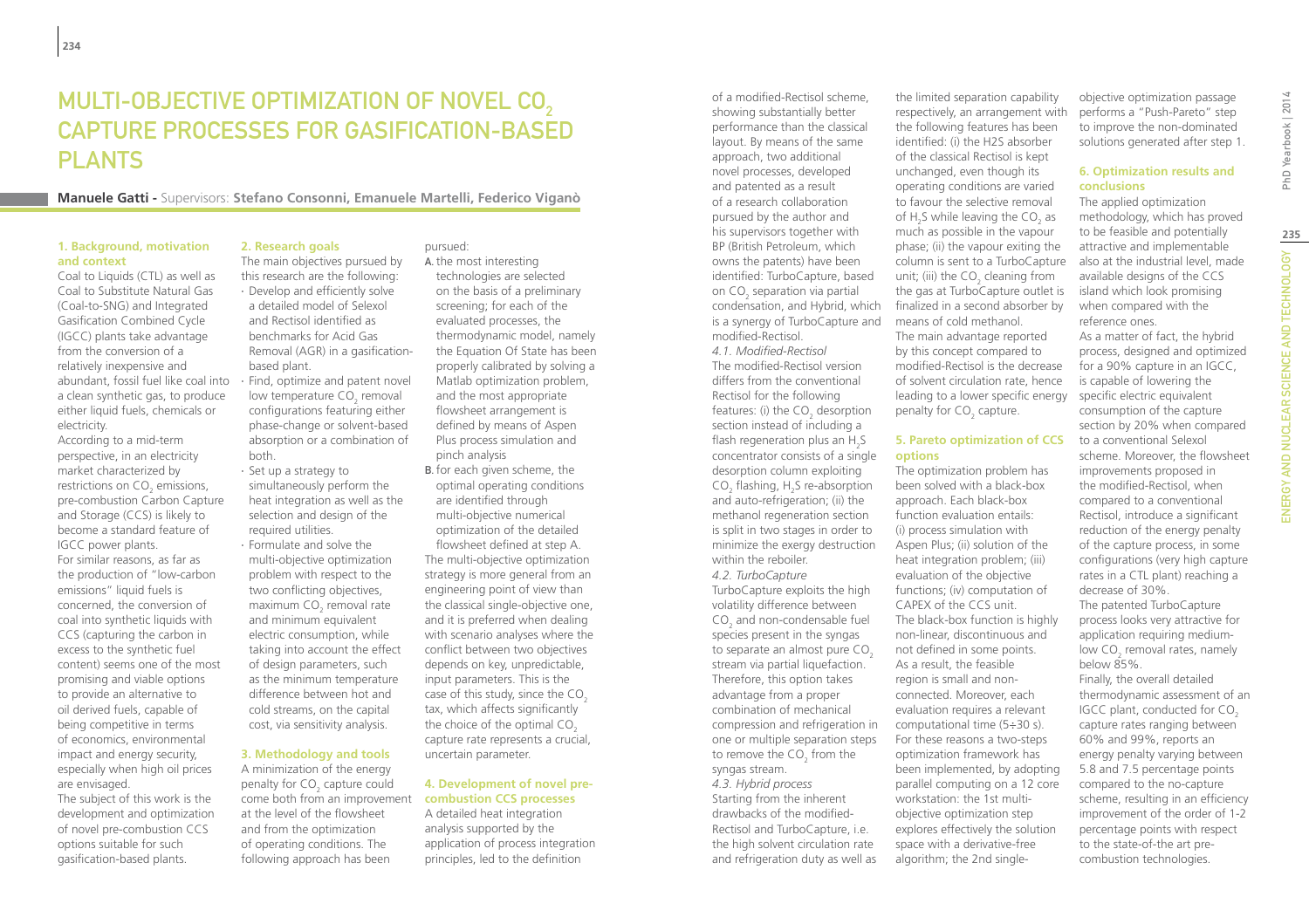## Transient effects in linear concentrating solar thermal power plant

#### **Andrea Giostri -** Supervisor: **Ennio Macchi**

#### **Introduction**

The main object of the PhD work can be identified in the analysis of transient effects in Linear Concentrating solar thermal power plant (CSP) (Heat Transfer Fluid based -"HTF"). The thesis work outlines can be summarized in three different parts. The first is the study of the annual energetic evaluation of a linear CSP plant with the quasi-steady state approach that represents the most common simulation approach. The topic of the second part is the analysis of some aspects related to transient behavior of the solar field (SF) during specific situations as, for example, the mass flow rate distribution with cloud shading some part of SF or the thermal behavior during the morning warm-up. The subject of the last part is the comparison of annual energy output between a quasi-steady approach and an approach that considers some aspect related to transient effect in order to identify the difference in annual energy yield prediction. As regards the international collaboration established, a part of the PhD activity was carried out at Solar Research Group of the German Aerospace Center (DLR) located in Stuttgart.

#### **Steady state**

The first part of the PhD thesis work focuses on quasi-steady

state analysis of CSP plant. This procedure represents the most common approach to establish the yearly performance of the whole plant. In particular the CSP modelisation can be divided in two steps; the first is the sizing of both the solar field and the power block section and the second is the prediction of partload performance. The quasisteady state approach refers to the part-load performance prediction; this methodology consists of considering the plant operation as a succession of steady states without the addition of any transient effects. Operatively, each time step depends on the instantaneous weather conditions without considering the previous time steps. The detailed description of this approach is presented with the help of two exemplificative studies that deal with the comparison of different technology solution for parabolic trough technology and the comparison between the parabolic trough and the linear Fresnel technology respectively. To accomplish the annual energy yield calculation both an in-house code, called PATTO (parabolic trough thermodynamic optimization), and a commercial code (Thermoflex®) are used.

**Piping model**

In order to correctly calculate

the transient behavior of the solar field, a detailed model of the piping system has to be implemented. In particular, the physical dimension of each pipe segments (e.g. mass of steel, mass of HTF contained) and the expansion vessel influence the thermal inertia of the solar field that plays a fundamental role in the transient behavior of the whole system.

A specific MATLAB suite was developed with the purpose of sizing the piping network; in particular the sizing is combined with an optimization procedure with the aim of determining the optimal configuration in terms of minimal total cost (sum of investment and operational cost). For this purpose a costdatabase of piping system components is obtained from a literature review. As input the algorithm requires the nominal HTF mass flow, the physical dimensions of the solar field and the characteristics of the available pipe. The code outputs are represented by the outer commercial diameters, the wall thickness, the thickness of the insulating material for each pipe segment and the dimension of the HTF thermal expansion system.

#### **Dynamic Thermal model**

To study the transient SF behavior a specific algorithm was coded in MATLAB; in

particular this code implements the characteristic equations to solve the thermal behavior of the absorber tube able to capture the main transient effects. In particular, the time dependent contributions are added to the steady-state formulation proposed by Forristall. Taking into account that a SF is commonly composed by many loops connected each other by the piping system, the the elemental unit of the thermal model. In addition, the hydraulic network modelling is necessary to compute the mass flow distribution in the solar modelisation, due to its lower (approximately 1:5) thermal inertia compared to the solar is considered in order to obtain a trough causes a different good compromise between the accuracy and the computational efforts.

A test-case cloud disturb, considered as an obscuring square that moves with an arbitrary trajectory, is selected in order to identify the solar field response during the passage of the cloud. In particular the solar field response is evaluated considering the mass flow distribution, the outlet temperature from both each loop and the expansion tank temperature that represents the temperature of the HTF stream entering in the power block. Following the real plant approach that in the most of cases considers the total HTF mass flow as the only control parameter of the solar field, some simple HTF total mass flow language. As regards the control strategies are compared in order to detect the best one from an energetic point of view.

single absorber model represents underline that the general results field. As regards the power block during the morning warm-up; field one, a polynomial approach reciprocal shading of parabolic The obtained results suggest to maintain a constant HTF mass flow rate during the passage of a cloud; the most important advantages of this strategy can be summarized in the high level of simplicity, the absence of a control valve on each loops and the minimization of the defocused energy without reaching a HTF temperature level inadequate for power block operation. It is important to could be slightly influenced by different boundary conditions related to the cloud disturb. In addition, the model is used to study the solar field behavior in particular, the solar field is operated in recirculation mode and the non-uniform behavior among shaded and non-shaded loops (the most eastward during the morning). The results obtained shows that no unsecure situations occur, underlying that during the morning warm-up a safe operation is possible without applying complex control strategy or defocussing a part of the solar field.

#### **Cloud vector**

In order to increase the accuracy level of the modelisation, the cloud disturb is analyzed in detail. Using solar radiation data from ground measurement installed in Spain, the Cloud Movement Vector (CMV) is computed by a specific procedure proposed by Bosch and written down in MATLAB cloud transmissivity factor, the experimental measurement grid is used in order to develop a

discretized opacity map. The cloud info obtained are set as an input in the CSP plant model in order to evaluate the effect of a more detailed description of the disturb. As a qualitative conclusions, the addition of the opacity distribution has a negligible effect on the thermal performance of the solar field; in particular the substitution of the opacity map with an uniform opacity value, equal to the spatial mean value, leads approximately to the same results diminishing at the same time the computational resources needed.

#### **Conclusions**

After the study of some typical transient effects of solar field, a comparison about the yearly energetic yield prediction was performed considering both a quasi-steady state methodology and a model that considers the SF thermal inertia. Different increasing time periods are simulated (i.e. days, weeks and year) in order to have a complete idea of the differences between the two models. The found results are in agreement with independent studies found in literature that report an annual energy output overestimation of ca.10% by the quasi-steady state approach. This result confirm the necessity to consider the transient effects in annual energy yield using specific model or correcting the quasi-steady results with specific parameters.

ENERGY AND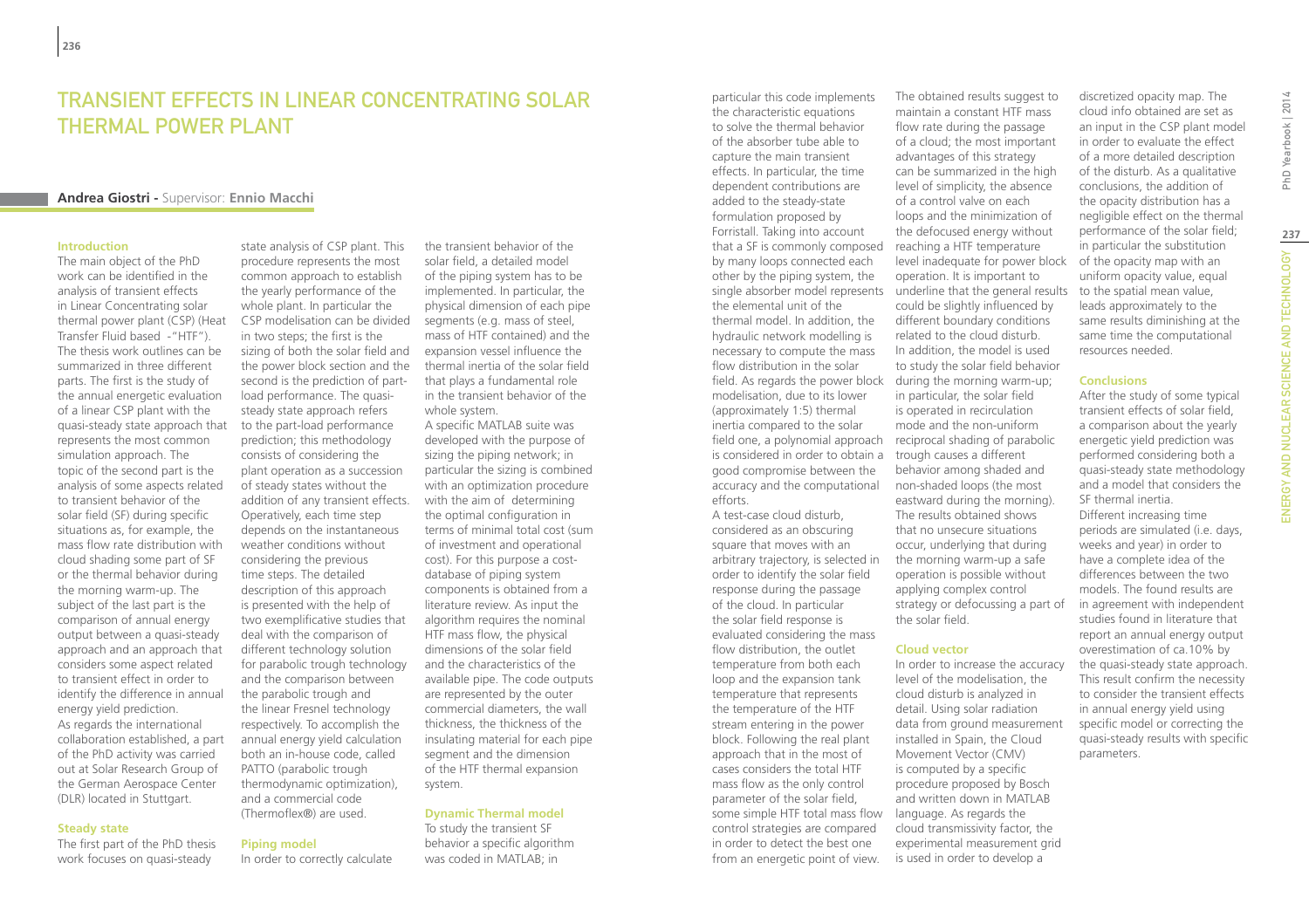## TWO-PHASE HEAT AND MASS TRANSFER MODELING: FLEXIBLE NUMERICAL METHODS FOR ENERGY ENGINEERING ANALYSES

#### **Gaël Guédon -** Supervisor: **Fabio Inzoli, Emanuela Colombo**

Developing a high resolution numerical method for the simulation of two-phase heat and mass transfer is a viable way of getting deeper insights into such phenomena, and as consequence to better understand them. Two-phase heat and mass transfer phenomena play an important role in several natural processes and engineering systems. Knowledge about the mechanisms governing such phenomena is therefore of interest for the understanding of our environment and for the design of safe and efficient technical components. As a consequence, researchers and engineers have continuously performed experiments and developed mathematical models for the description of such phenomena. In spite of all their efforts, many of the physical phenomena that occur during two-phase heat and mass transfer and their interaction are still not well understood. Accordingly, current efforts are directed towards higher resolution experiments and numerical models in order to provide better understanding of two-phase heat and mass transfer processes. In the recent years, the spatial and temporal resolutions of the experiments have continuously increased while few high resolution mechanistic predictive tools, to be used in parallel to

the experiments, have been developed. The development of reliable and flexible high resolution numerical models is thus an active field of research nowadays.

This work is a contribution to this common goal by suggesting a numerical framework for the simulation of phase change phenomena. Due to the wide field of applications making use of two-phase heat and mass transfer, the proposed phase change model is focused on boiling phenomena, which is a relevant mode of heat transfer in the energy sector. However, the developed model may be easily extended to other types of heat and mass transfer phenomena, such as condensation, thanks to the flexibility of the code used. Boiling is a very efficient mode of heat transfer and plays a major role in several engineering systems for the production and conversion of energy. Despite its wide use, the design of heat exchangers still relies on empirical correlations that have been developed during the second half of the twentieth century, because the numerical methods for the simulation of boiling phenomena are still not well established. The several spatial scales involved in boiling phenomena constitute one of the main difficulties in the development of a reliable numerical method. Various numerical issues also arise due to in two- and three-dimension.



**1. Velocity vector field around a spherical rising bubble of diameter 0.9 mm. Four different interfacial curvature calculation methods are analyzed.**

the presence of moving twophase interfaces. The correct prediction of capillary forces, mass transfer rate and heat transfer, with an optimized computational cost, is the principal challenge of nowadays numerical models. The proposed numerical framework is developed using the open-source OpenFOAM Computational Fluid Dynamics toolkit, which permits a high flexibility and sustainability of the model. The Finite Volume discretization method is used to solve the governing equations of the problem. The method is compatible with general unstructured meshes

Of-Fluid interface tracking method is adopted to capture the position of the two-phase interface and its influence on the fluids flow. Four interfacial curvature calculation methods for the prediction of surface tension are implemented and compared: namely the *Gauss, node-based gradient (nbg), recursive weighted interpolations (rwi) and height function (hf)* methods. The mass transfer rate is computed directly from the heat flux at the interface using a reconstructed Level-Set function from the 0.5-isocontour of volume fraction. The sources due to mass transfer are then concentrated near the interface. Adaptive mesh refinement is possible in three-dimension and the mesh is usually refined near the interface, where a higher mesh resolution is beneficial for the correct prediction of the mass transfer rate.

A mass-conservative Volume-

The detailed description of the governing equations and of the implemented numerical model is followed by a verification and validation process. Dedicated test cases are employed for the isothermal and phase change part of the model. Isothermal static bubbles and capillary waves are studied to evaluate the accuracy of the implemented interfacial curvature calculation methods. The proper implementation and validation of the phase change model is



**2. Bubble interface shape evolution during nucleation, digitized from experimental data.**

then performed by investigating the Stefan, sucking interface, and spherical bubble growth problems. The several numerical issues related to two-phase heat and mass transfer are identified and the accuracy of the model is assessed.

The present thesis also contains a detailed study of isothermal spherical rising air bubbles in water with dimensions typical of heat and mass transfer applications. A thorough review of the experimental and theoretical works is performed in order to identify the most appropriate reference data for the comparison with the numerical model. A high dependence of the bubbles' terminal rising velocity on the interfacial curvature calculation method is observed, suggesting the use of the *hf* method implemented in the open-source Gerris Flow Solver code. In Figure 1, a comparison of the four interfacial curvature calculation methods for the simulation of a spherical rising bubble is given in terms of velocity vector distribution and interface shape. A net reduction of the unphysical velocities near the interface is observed for the *nbg*, *rwi* and *hf* methods.

Finally, a benchmark for the simulation of nucleate boiling is developed using experimental data from the pool boiling facility of the Department of Nuclear Science and Engineering of the Massachusetts Institute of Technology. The evolution of the bubble interface shape during nucleation is digitized (see Figure 2) and the temperature field at the heater surface has been post-processed for direct comparison with future numerical results.

ENERGY AND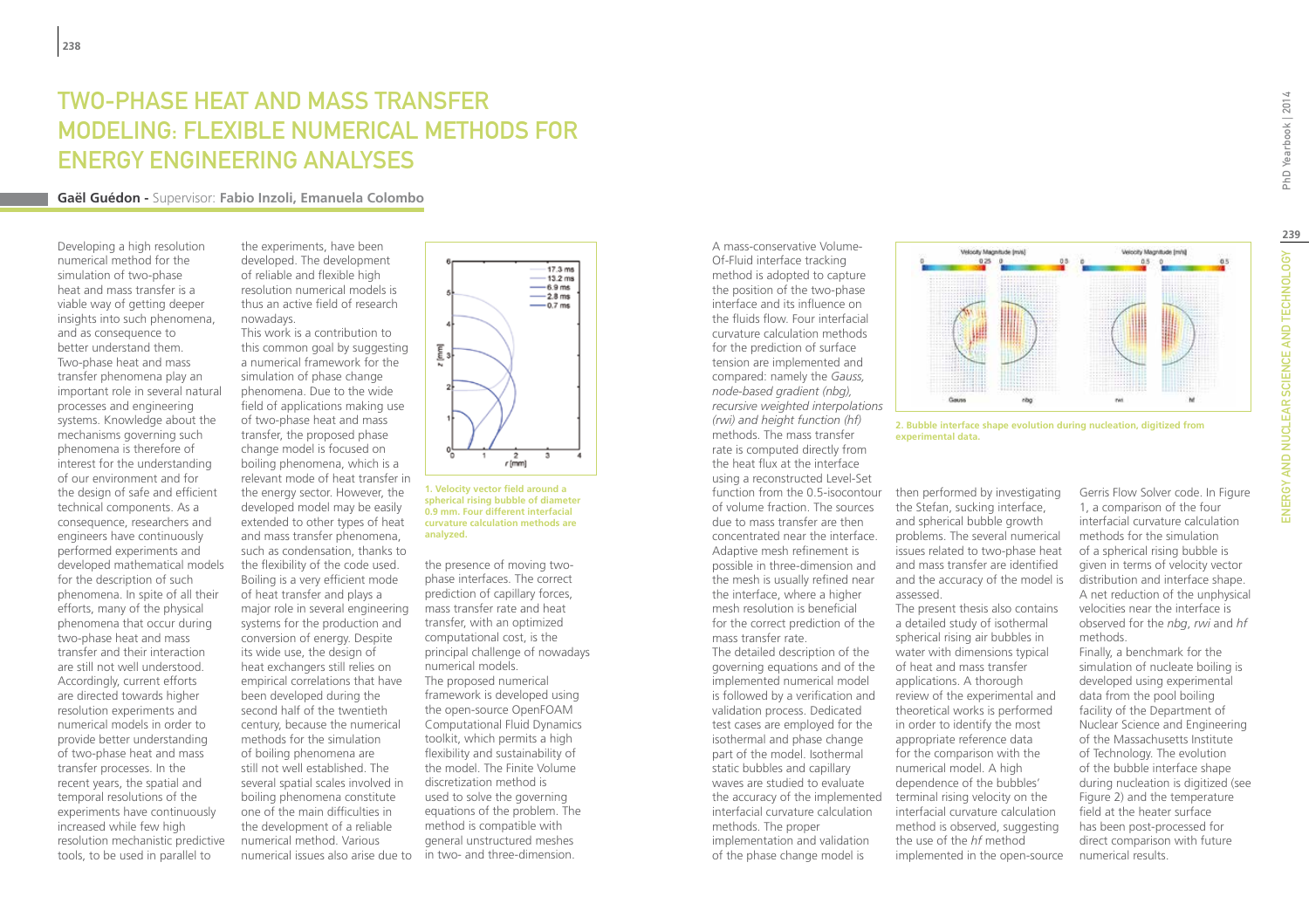## A STUDY OF ALTERNATIVE DESICCANT COOLING MATERIALS AND EQUIPMENT FOR LOW TEMPERATURE TRIGENERATION SYSTEMS

#### **Manuel Intini -** Supervisor: **Prof. Ing. Cesare Maria Joppolo**

The aim of the present work is to investigate on potential improvements for desiccant cooling air conditioning units coupled with low temperature fuel cell-based trigeneration systems. Fuel cell technology is an extremely promising solution for small scale combined heat, cooling and power (CHCP) production owing to their potentially high efficiency, low noise and near-zero emissions. In the vast scenario of fuel cells, polymer electrolyte membrane ones (PEFC) are proved to be the most mature and almost close to the commercialization; however, owing to its very low operating temperatures (below 80°C), coupling PEFC with a thermally driven cooling process might be extremely demanding. With such crucial constraints on regeneration temperature there exist two main fields in which desiccant cooling performance can be improved. The former is a desiccant driven approach, in which alternative desiccant materials with more favorable isotherm shape are investigated. The latter consists in finding out optimal system configuration in order to minimize primary energy consumption.

It is broadly known that regular density silica gel is quite a well performing adsorption material whose main drawback consists in its almost linear adsorption isotherm, with no rapid variation in moisture uptake as a function of equilibrium air relative humidity. Among alternative desiccant materials, zeolite based-molecular sieves show a typical S-shape adsorption isotherm which is ideally good for dehumidification and drying process. Yet adsorption isotherm steepest gradient zone is in the very low humidity range, i.e., the Dehumidification performance minimal amount of adsorbed water vapor is achieved only at extremely low relative humidity; this means, in turn, very high regeneration temperatures. New generations of synthetic zeolites recently referred to as FAM (Functional Advanced Material) benefit from a particular adsorption isotherm steepest gradient zone that is significantly shifted towards higher relative humidity values; therefore, dehumidification can be even better than the one attained with conventional materials in the same working condition range. First, a comprehensive

experimental campaign has been carried out in two test facilities: the compact climate test facility at CSIRO Energy Centre (Newcastle, Australia) and the advanced desiccant wheel laboratory at Politecnico di Milano. As a considerable part of the whole project, test facility design description is provided and experimental procedure broadly discussed.

Experimental campaign has involved mainly two different desiccant wheels based on silica gel and advanced zeolite respectively. Tests have been accomplished as a function of air inlet humidity for different level of regeneration temperatures, with constant area split and adjustable revolution speed. proved to be significantly dependent on inlet water vapor mass fraction and moisture removal capacity appeared to increase with inlet humidity. However, zeolite-based desiccant wheels show less than a linear trend, while silica gel-based wheels keep good water vapor removal rate even for very high humidity. This discrepancy has been justified with zeolite peculiar isotherm curve, which achieves maximum water uptake for equilibrium air relative humidity higher than 60%. A finite difference time dependent numerical model has been developed as a tool to predict and optimize desiccant wheel performance in air conditioning systems. A gas-solid side numerical model has been chosen in order to take into account the effect of both air side and desiccant side internal resistances. Model has been validated on experimental data and good agreement is achieved for low and medium regeneration temperatures.

Optimization analysis show that maximum latent cooling capacity is always attained with equal cross section split for both desiccant, as long as regeneration temperature is lower than 80°C. Only for high temperatures maximum latent cooling capacity is achieved with conventional cooling devices a wider process cross section fraction, close to 0.6. Therefore, if low grade heat is considered as thermal driving force, area ratio must be set close to 0.5. As a result of comparative analysis, FAM dehumidification performance is quite similar for low process flow water vapor mass fraction (RH<40%), despite and mass recovery exchangers. a larger differential moisture uptake in the moderately high relative humidity range. For dump conditions a regular density Silica Gel desiccant wheel performs better, especially in the low regeneration temperature range (50-60°C), up to 15% more in terms of moisture removed. For higher grade heat, moisture removal discrepancy between the two desiccant devices decreases and reverses owing to a better dehydration of molecular sieves desiccant layer. In the range of substantially similar latent cooling capacity zeolite desiccant leads to higher rise in process temperature and the aforementioned temperature glide increases with regeneration to be less sensitive to outdoor temperature. It is found that for low regeneration temperature applications and very humid process air streams novel zeolite desiccant wheels are not appropriate to perform desiccant compared with conventional cooling based air conditioning, while in mild climate desiccants can be considered almost equivalent.

The final section of the work

focuses on overall system design and seasonal performance. Since low grade heat-driven single stage desiccant cooling is barely sufficient to cool down fresh air stream properly, double stage desiccant dehumidification and coupling with backup are investigated. Hourly energy simulations are set on a reference case based on open loop air conditioning system with high level of occupancy. Simulations include detailed models of adsorption devices and semi-empirical correlations fit on experimental data for heat It is found that secondary stage dehumidification involves relatively warm and dry process air streams, therefore with double stage applications FAM Zeolite wheels can achieve greater latent cooling capacity with better heat recovery and, in turn, higher thermal coefficient of performance. The higher the temperature at which the desiccant swing occurs, the greater the efficiency zeolite based systems lead to. On the other hand, integration of chilled water cooling coils does require high relative humidity targeted desiccants, therefore regular density silica gel still remain the best available solution. In addition, hybrid cycles prove conditions, while double stage cycles show lack of flexibility for off-design control. The aforementioned alternative desiccant cooling systems are vapor compression chiller technology over the entire

cooling season. It is found that silica gel-based desiccant cooling solution can achieve

primary energy saving up to 10% even with baseline electrical power efficiency (22%) and for advanced technology scenario this value may be almost doubled. Maximum regeneration temperature can be kept at 60°C and no indirect evaporative cooling is needed on secondary air stream. Given the same operating conditions, double stage desiccant cooling cycles provide a lower cooling capacity than expected, with a larger amount of regeneration heat and higher ventilation consumptions. This implies that achieving primary energy saving is crucial with baseline CHP systems. For advanced scenarios, if CHP electrical efficiency can be raised up to 30% double stage desiccant cooling might be an alternative solution to hybrid cycles. For very low grade heat, it is found that advanced zeolite-based desiccant cooling may attain poor effective benefit. Only if regeneration temperature can be raised up to 70°C an effective advantage over conventional cycles may be achieved.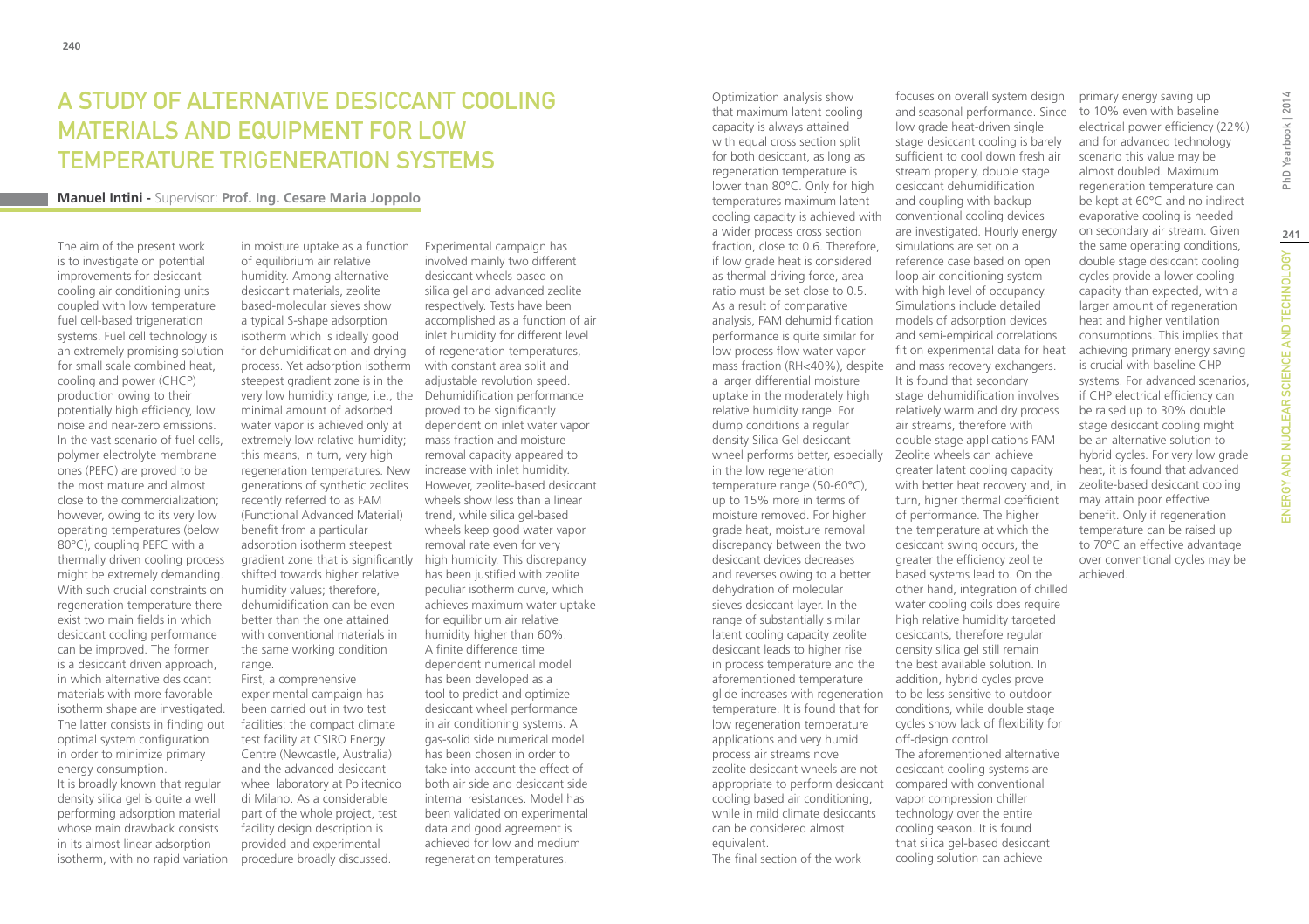## LARGE EDDY SIMULATION FOR COMPLEX INDUSTRIAL FLOWS

#### **Paolo Lampitella -** Supervisors: **Prof. Emanuela Colombo**

The object of this thesis is the Large Eddy Simulation (LES) of turbulent flows, its theoretical and practical development toward complex industrial flows requiring unstructured flow solvers and its specific application to flows of different complexities.

In a broad sense, LES deals with approximations of the dynamical system described by the Navier-Stokes equations (NSE), the approximation being in the use of a lower number of degrees of freedom (i.e., the number of grid cells and time steps used in a computation) than those strictly required for a correct full numerical simulation of the flow (i.e., DNS). In LES literature, the reduction in the number of degrees of freedom is usually introduced by formally applying a spatial low-pass convolution filter to the NSE. This filter is aimed at separating the large turbulent scales, which in LES are directly represented on a grid and simulated, from the small or sub-grid scales (SGS), which in LES are only modeled, i.e., by a SGS model. The rational basis for this approach and, as a matter of fact, for LES as a whole, stems from the classical Kolmogorov picture of the turbulent energy cascade. The large scales are the most energetic, anisotropic and the most dependent from the boundary conditions. Small

scales, in contrast, are much less energetic, more isotropic and universal, hence they should be relatively easy to be modeled. However, nowadays, it is fully recognized that the actual dynamical system effectively represented by the numerical simulation is different from the formally filtered NSE in several aspects. First and foremost, the effective scale separation between resolved and modeled scales is usually different from the theoretical one which, in most cases, is not even present in practice. As a consequence, the overall scale separation is actually determined by the computational grid, the numerical scheme and, possibly, the SGS model too. This, in turn, introduces uncertainty in the computation as both the resolved and the modeled scales are not precisely characterized and the SGS models, which are developed in such incorrect framework, are also required to represent a not well specified range of scales. A second important aspect concerns the specific form of the equations used for the simulation which, despite the issues described above, is still usually based on the formally filtered NSE. This approach either introduces additional modeling errors, known as commutation errors, or requires specific numerical strategies and numerical

methods with higher accuracy. These problems, which might appear secondary or abstract, are in fact fundamental. Indeed, the overall LES approach can be essentially reduced to the interaction between a scarcely resolved, numerically affected, range of scales near the cut-off of the grid, and a SGS model, which should represent the interactions of such scales with the missing ones. Whenever this interaction is misrepresented, the outcome of the simulation is strongly affected. Moreover, this picture is even more critical when considered in the framework of unstructured flow solvers, usually adopted in practical engineering applications. Indeed, the hypotheses required to fit the formal LES picture are seldom, if ever, satisfied and the higher numerical accuracy required to overcome this limit is not usually available or practical. Despite its high resolution requirements, LES is now feasible for small-medium sized industrial applications and is explicitly required whenever the flow presents strong unsteadiness or interactions among different spatial scales. As a consequence, in order to further develop LES for complex industrial applications, it is of paramount importance to overcome its present deficiencies and limitations. In the present

work, this objective is pursued by first reformulating the LES problem in a new, consistent, theoretical framework. In particular, the classical LES route described above, in which model filtered equations are used as representative of a numerical approach, is definitely abandoned. Instead, the new proposed framework is defined by equations which are an exact representation of a given numerical method, independently from any filter concept. In particular, this framework is more general than the classical one as it exactly represents most of the known numerical approaches: finite differences, finite/ spectral element methods and finite volumes (FV), structured and unstructured. As such, it is particularly suitable as theoretical framework for the development of LES in complex applications using unstructured flow solvers of any type. Moreover, as a side-product of the present LES reformulation, relevant differences arise at the level of the SGS terms which need modeling and their underlying algebraic relations, also known as Germano Identities. These differences are such that important reductions in the computational costs of some classical SGS models are introduced and more complex modeling options can be

explored with relative ease. This last aspect, in particular, is further developed in the thesis trough the application of the proposed framework to the FV method. As a result of this application, a new SGS model is developed, which is intended to recover part of the energy lost by the numerically affected scales of the flow, while remaining stable on general unstructured grids. The flexibility and suitability of the proposed LES approach and SGS model are then demonstrated by their implementation in a general purpose unstructured FV solver and the application to flows of increasing complexity. A particular attention is first devoted to the turbulent channel flow, because of its relevance as LES benchmark and the availability of solutions with different codes and SGS models. More specifically, the comparison is made with the codes participating the LESinItaly database, ranging from pseudospectral to finite difference ones, including several commercial and open-source FV codes. The comparison not only shows the relevance of the proposed SGS modeling strategy, which outperform all the reference LES solutions, but also evidences a striking similarity of LES results among very different codes. This similarity is further investigated

and possible causes are highlighted, leading to a better interpretation of common results found in literature. Finally, more complex flows are considered. These include: turbulent pipe flows computed with unstructured grids at different Reynolds numbers; the flow and heat transfer in a matrix of wall-mounted cubes; the cold, swirling, flow in a lab-scale industrial combustor. In all the cases, the proposed SGS model is compared with the available DNS/experimental data and with more classical SGS modeling strategies using multiple grid resolutions. The results of these additional tests show that the proposed SGS model is, at worst, as accurate as the classical SGS models, while retaining its stability and lower computational costs. However, for the lower resolutions typical of industrial applications, the effects of the new SGS model are more evident and lead to a better prediction of the flow statistics.

ENERGY AND

ENERGY AND NUCLEAR SCIENCE AND TECHNOLOGY | 2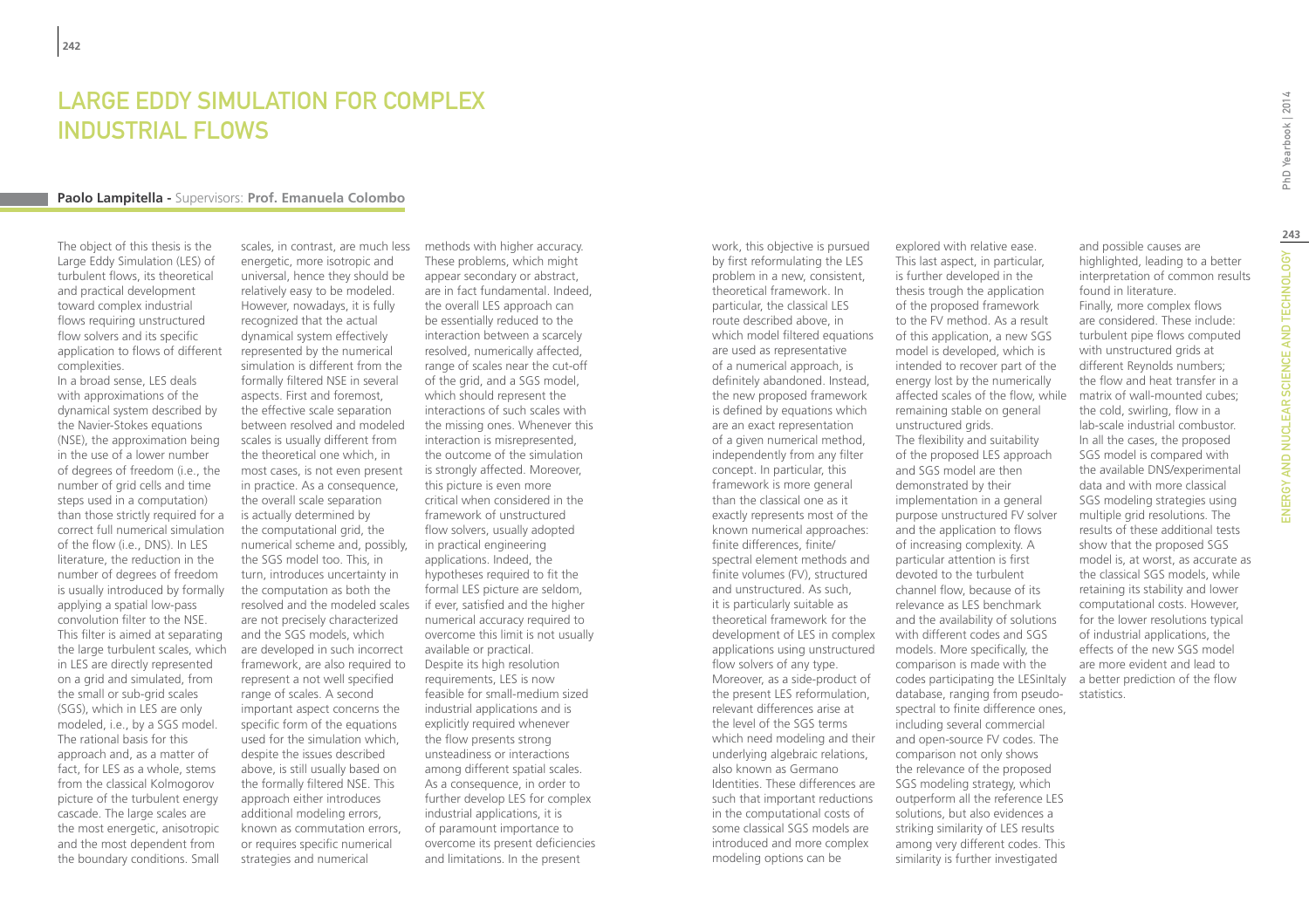## A novel detection system for direct and high resolution spectrometry of intense neutron fields

#### **Michele Lorenzoli -** Supervisor: **Prof. Stefano Agosteo**

The aim of this PhD thesis was to develop an innovative detection system capable of measuring spectral fluence distributions of intense neutron fields with high resolution.

The basic idea is to use as a converter a plastic scintillator able to measure the energy released in the converter itself by recoil-protons generated by impinging neutrons. A Monolithic Silicon Telescope (ΔE stage and E stage), measuring the residual proton energy, is placed at a proper distance from the scintillator in order to limit the detection to protons emitted at small angles. Eventby-event, the sum of the energy deposited at each stage gives the total energy of the recoilproton, therefore the energy of the impinging neutron (since the emission angle is fixed). The requirement of positioning the scintillator far away from the silicon telescope leads to install the detection system in vacuum in order to minimize the attenuation of recoil-protons. This Active Converter Spectrometer (ACSpect) is conceived for a direct real-time collection of neutron spectra, without the need of unfolding procedures.

A detailed study was also carried out in order to investigate the optimum coupling scintillatorphotomultiplier. This work



**1. Concept of the ACSpect.**

was based on the analysis of performances of commercial Photomultiplier Tube (PMT) and a Silicon Photomultiplier (SiPM). Despite the advantages in the dimensions and in the working conditions (no high voltage required), the SiPM shows a worse resolution. After preliminary tests with neutrons, the SiPM devices resulted to suffer from an high radiation damage, therefore unsuited for working in fast neutron fields. The complete system was irradiated with monoenergetic neutrons at different energies at the INFN-LNL facility. The time coincidence and selection between the three stages events ( $\Delta$ E stage, E<sub>TOT</sub> stage, scintillator-PMT) were performed by exploiting the ΔE- $E_{\text{tot}}$  structure of the MST. The  $\Delta E$ - $E_{\text{tot}}$  events are firstly collected with a simple time coincidence procedure. The

recoil-protons are then easily discriminated from other kind of events by processing the  $\Delta E$ - $E_{\text{tot}}$ distribution.

Without this proton selection the time occurrence distribution of the photomultiplier events in correspondence of the ΔE events presents a large number of false coincidences, mainly due to the strong γ background; by applying this selection and by performing a timeenergy coincidence the correct distribution can be identified. The converter proved to have a non-linear behavior; this is due to a non-linear dependence of the specific scintillation light on the stopping power of recoilprotons dE/dx, well described by the Birks' law.

In order to reproduce the experimental results, an analytical model based on the Birks' law was developed; this model computes the light emitted by a proton with energy E<sub>p</sub> stopping in plastic. A correction procedure was implemented; it calculates the equivalent quantity of light  $L_{EQ}$ that corresponds to the residual recoil-proton energy measured by the telescope  $E_{\text{refl}}$ . The quantity  $L_{\epsilon_0}$  is then summed to  $L_{\text{SCMT}}$  to estimate the total light  $(L_{p})$  generated by a recoil-proton of energy  $\mathsf{E}_\mathsf{p}$ . Finally, the total recoil proton energy  $\mathsf{E}_\mathsf{p}$  is derived from  $L_{\rm p}$  by applying the reverse model.

The system was characterized with monoenergetic neutrons (protons on LiF) at different energies. This allowed to assess an energy resolution of 235 keV FWHM (Fig.2, left). This measurements were performed with a detection efficiency of  $\sim$ 10<sup>-6</sup> counts per neutron. The ACSpect was irradiated with continuously distributed neutrons.

The continuous neutron spectra generated by protons on a thick Be target were compared with time-of-flight data. This comparison (Fig.2, right) shows a good agreement between the spectra.

The continuous neutron spectra generated by deuterons on a thick Be target were compared with

data simulated without taking into account the reaction channels occurrence. This comparison shows a good agreement between the peak energies.

The aim of this research activity was to develop an innovative detection system capable of perform real-time neutron spectra measurements with high A three-stages neutron resolution.

An innovative procedure for events discrimination was developed, exploiting the MST structure and the timeenergy correlation between the



**2. Spectra of neutrons generated by 5 MeV protons on LiF (left) and Be (right) targets.**

mm).

three stages, leading to a very accurate proton selection. An innovative procedure was developed to manage the nonlinear behavior of the plastic scintillator; by combining the information measured by the PMT and  $E_{\text{TOT}}$ , it easily calculates the total energy of the recoilproton.

These two procedures together with the optimized layout of the system are the key of the achieved results of the ACSpect. The system proved its linear behavior and a FWHM of 235 keV; it has to be noticed that the beam provided by LNL is not characterized, so its uncertainty could affect the width value. spectrometer, operating in vacuum, was proposed in 2010 by Tomita et Al.; this system proved to obtain a resolution of ~200 keV and a detection efficiency of 10<sup>-7</sup>-10<sup>-6</sup>; to obtain

This comparison proves the ACSpect as a good candidate system for the development in its research field.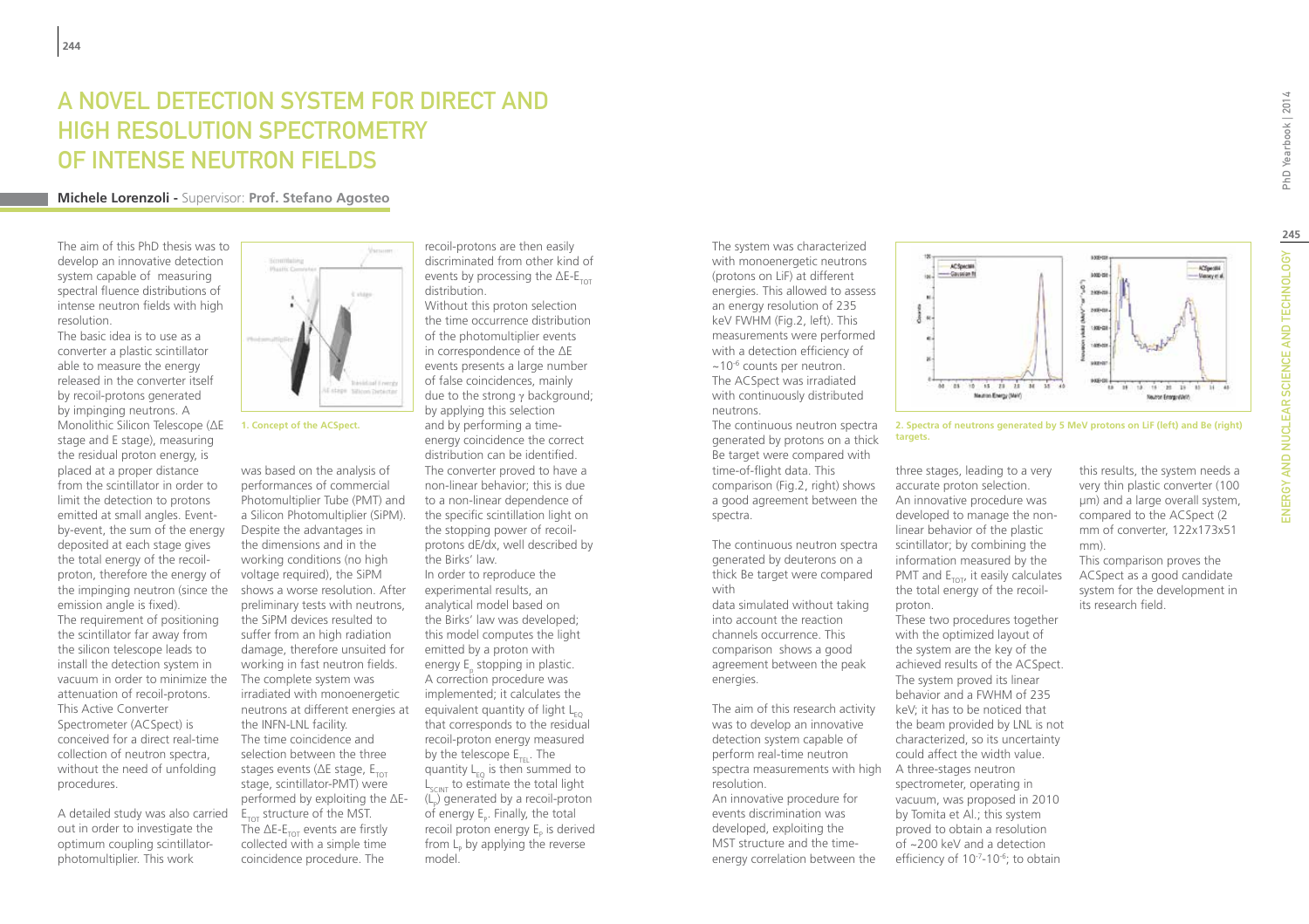## Turbomachinery Design Optimization based on using Adjoint Method and Accurate Equations of State

#### **Matteo Pini -** Supervisor: **Prof. Vincenzo Dossena**

This thesis concerned the development of a shape optimization approach for turbomachinery applications based on a gradient-based adjoint method coupled to complex equations of state for accurately dealing with fluids exhibiting relevant real gas effects.

The design algorithm proposed has been equipped with a discrete inviscid adjoint method able to treat realgas flows, state-of-the-art parametrization techniques (NURBS) and a preconditioned steepest descent optimizer to search for the optimal point. The mathematical approach followed may be regarded as an extension of the seminal adjoint theory to include a generalized thermodynamic treatment. Therefore, built-in equations of state (e.g. Van der Waals) and a look-up table (LuT) approach have been introduced within the An original extension of the optimization algorithm, both at flow and adjoint solver level, to handle real-gas effects. In particular, the novel consistent LuT method has been devised to fully exploit the capability of external thermodynamic libraries (e.g. RefProp, StanMix).

The potential of the optimization approach has been investigated on different 2D design problems typically

encountering in aerodynamics and turbomachinery. The design methodology has been initially applied to the re-design of a wind tunnel nozzle operating under both ideal and real gas flow conditions.

Then, two different turbomachinery design applications have been faced. The former regarded the maximization of the performances of a transonic cascade and represented the earliest test case carried out in this research. The latter aimed at In all test cases remarkable optimizing an existing supersonic outcomes have been achieved turbine cascade with the objective of achieving a more uniform flow at blade outlet section in reference conditions. The baseline and the optimized blade are reported in Figure 1. Real-gas flows of siloxane MDM have been considered in this latter application.

algorithm for treating offdesign conditions has been also conceived in the research. The method combined the favourable features of a standard multi-point optimization technique with the advantages provided by the stochastic collocation uncertainty quantification algorithm to assess the design points and the weights of the multi-point problem. The capability of the

novel approach in providing robust designs has been finally tested by maximizing the performances of the previous mentioned supersonic blade, now working under a relatively wide range of operating conditions. Results showed a considerable attenuation of the fluctuations of the performances while changing the static backpressure, which has been identified to be the parameter mostly affecting the turbine performance.

in terms of improvement of performances of the initial configuration with very limited computational expenses. This makes the adjoint method very attractive compared to more demanding evolutionary algorithms, especially whereby the re-design of existing configurations is of primary interest.

Most of the applications of adjoint method are still restricted to shape optimization, however new perspectives have been recently risen around the use of adjoint. In this respect, the final part of the research has been devoted to investigate the potential of adjoint-based methods for uncertainty quantification and robust optimization. A simple

has been taken as reference for the thorough analysis. Results proved the capacity of adjoint-based UQ methods (e.g. Method of Moments) for rough but very cheap estimate of first and second statistical moments (mean and variance) of cost functionals (e.g. nozzle efficiency) compared to nonintrusive approaches (polynomial chaos). These moments, although quite inaccurate when shock-dominated flows are considered, have been be successfully used as objectives to minimize through robust optimization algorithms, in order to achieve nozzle designs less sensitive to aleatory variations of the input parameters.

quasi 1-D nozzle problem



**DESIGN-POINT** 

**BASELINE** 

**distribution along the blade surfaces (right frame). Notice the more uniform flow in the optimized configuration, resulting in a decrease of the fluid velocity along the rear suction side.** 



**247**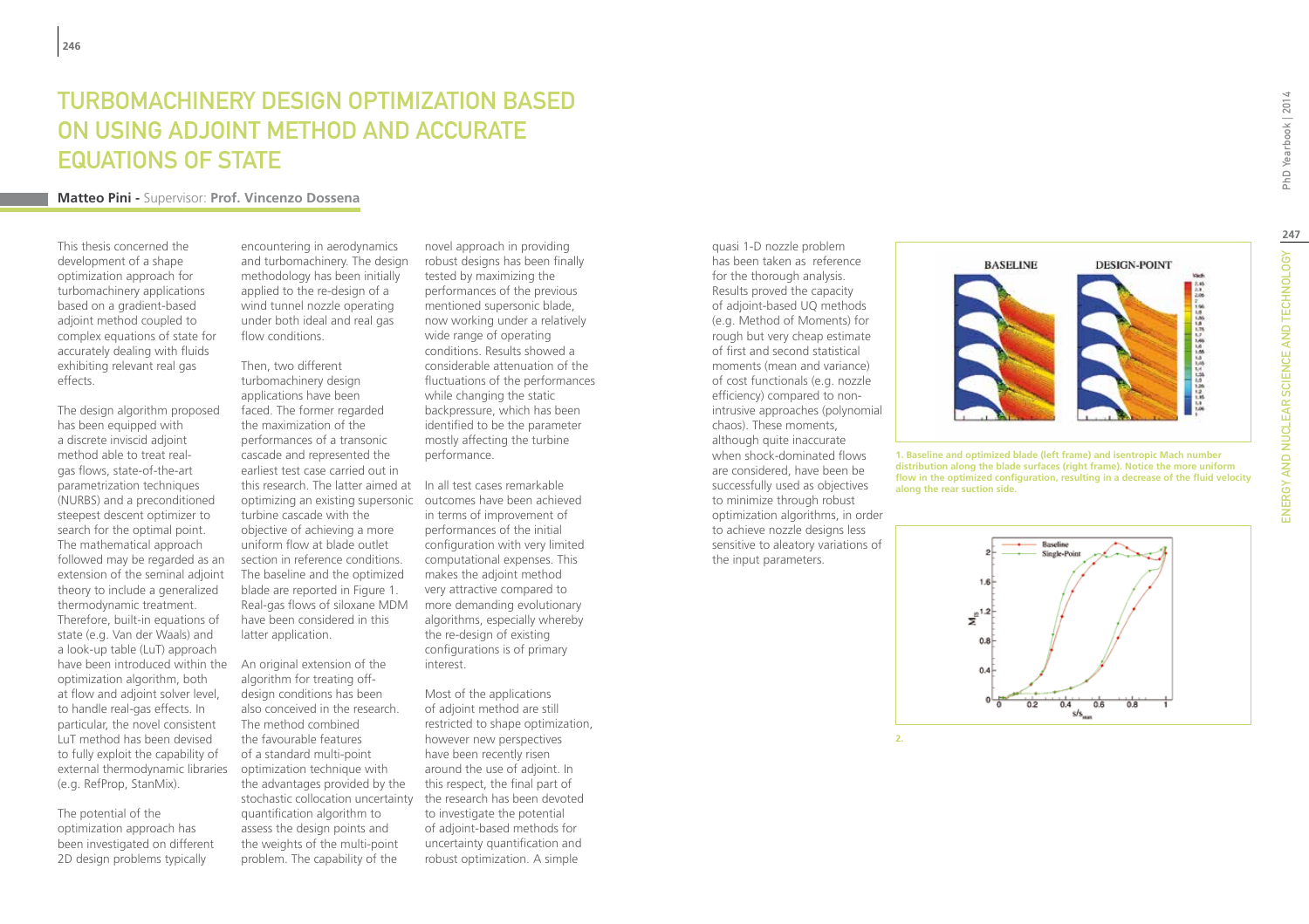## DEVELOPMENT OF A MODEL-BASED APPROACH FOR STUDYING THE SYSTEM DYNAMICS AND CONTROL OF GEN IV LEAD-COOLED FAST REACTORS

#### **Roberto Ponciroli -** Supervisor: **Prof. Antonio Cammi**

The Lead-cooled Fast Reactor is one of the six innovative systems envisaged by the Generation IV International Forum in order to provide sustainable, safe and proliferation resistant nuclear energy production. The LFR system has excellent materials management capabilities since it operates in the fast-neutron spectrum, and uses a closed fuel cycle for efficient conversion of fertile uranium. It can also be adopted as incinerator to consume actinides from spent Light Water Reactor fuel or as *adiabatic reactor* (able to burn the self-generated actinide waste). This reactor concept offers a great potential for plant simplifications and higher operating efficiencies, introducing at the same time safety concerns, design challenges, and technological constraints brought by the use of lead as coolant, different from both water-cooled reactors and other fast systems. In particular, this reactor has some peculiarities, such as a large thermal inertia and a very corrosive coolant environment, that determine strict constraints on the temperature field. Such different operating conditions increase the need for enhanced I&C capabilities. At the present time, dedicated analyses regarding the control strategies for this reactor concept are not available in literature, and

the LWR procedures cannot be directly employed. In this sense, the subject of the thesis work is the development of an integrated methodological approach for the study of dynamics and the definition of control strategies for LFRs, adopting ALFRED (Advanced Lead Fast Reactor Demonstrator) as a reference reactor configuration.

As a first step, the stability features of the overall system have been characterized. The knowledge of the system dynamics is of primary importance for the study of plant global performance and for transient design-basis analysis since it accounts for the interactions among input and output variables, while providing useful guidelines for the design of a suitable control system. Indeed, since it has not been possible to rely on any operational experience, a model-based approach has been adopted, and dedicated quantitative techniques, which allow conceiving the most efficient control strategy starting from the constitutive equations, have been employed. Therefore, the root locus method has been adopted so as to demonstrate that no problems arise in plant operation at reduced load factors as well. In this way, the system stability through the calculation of the

system eigenvalues and the corresponding trajectories in the Gauss plane has been assessed. In addition, such a sensitivity analysis has allowed evaluating how the stability features are affected by the coolant density reactivity coefficient, providing useful feedbacks to the system design finalization.

In order to properly characterize the ALFRED governing dynamics, it has been necessary to develop an accurate and fast-running simulator representing the entire power plant, and integrable with the control system model. Recent advances in objectoriented modelling, and in particular the development of the Modelica language, constitute a viable path to fulfil such requirements. Therefore, an a-causal, object-oriented and one-dimensional model has been developed, specifically meant to (i) characterize the system governing dynamics, (ii) define the full power control mode with simulation of ALFRED controlled operational transients, (iii) validate the proposed control strategy. In particular, the simulation of design-basis transient scenarios has allowed focusing the structural bonds among input and output variables.

These preliminary investigations have been sustained by the Relative Gain Array, i.e., a quantitative algorithm which



**1. Root locus derived for the model of the primary circuit as a function of the power level, accounting for lead temperature reactivity coefficient which varies between 0 and 7 pcm·K-1 at BoC, nominal SG operational conditions.**

finalized the control strategy, the mode has been developed. allows selecting the most efficient control action for each variable of interest, dealing with an issue that for LFRs has never been studied yet. Once having scheme based on feedforwardfeedback regulators has been implemented.

formalism, it is possible to derive according to the time constants At this point, after having considered the feasible control strategies, the control system architecture has been finalized. In particular, the reactor start-up procedure has been designed by means of a synchronized Petri net, i.e., a useful tool for the modelling of Discrete Event Systems that allows coordinating the several control actions to be taken during this operational mode. In common practice, the reactor start-up procedure is described by defining the initial conditions of each component of the plant and focusing the sequence of control actions. Conversely, by representing the system desired evolution through this logic-mathematic hints for the development of the corresponding control scheme, ensuring the defined controlled evolution. Thanks to this approach, the supervisory

control system that coordinates the operation of the different modulating controllers involved and ensures the switching from the start-up to the full power As a last step, the possibility of connecting the ALFRED reactor to the electrical grid so as to perform automatic generation control in reaction to frequency deviations has been studied. Such aspects are particularly important in view of the increasingly relevant fraction of power plants based on Renewable Energy Sources. In the perspective of achieving the plant operational flexibility, it has been tried to adapt the procedure employed in PWRs, namely the *reactor follows*. However, because of the time constants ruling the primary circuit dynamics, it has been necessary to decouple the operation of the primary circuit and the Balance of Plant. In this way, it has been possible to meet the grid demands of the conventional part of the plant so as to fulfil the requirements of the primary

frequency regulation.

**2. Graphical interface of the developed ALFRED object-oriented model, which has been employed both for characterizing the system governing dynamics and assessing the dedicated control strategies.**



**3. Synchronized Petri Net representing the desired behaviour for the ALFRED reactor during the developed start-up sequence. The squared red places are referred to the full power mode conditions.**

PhD Yearbook | 2014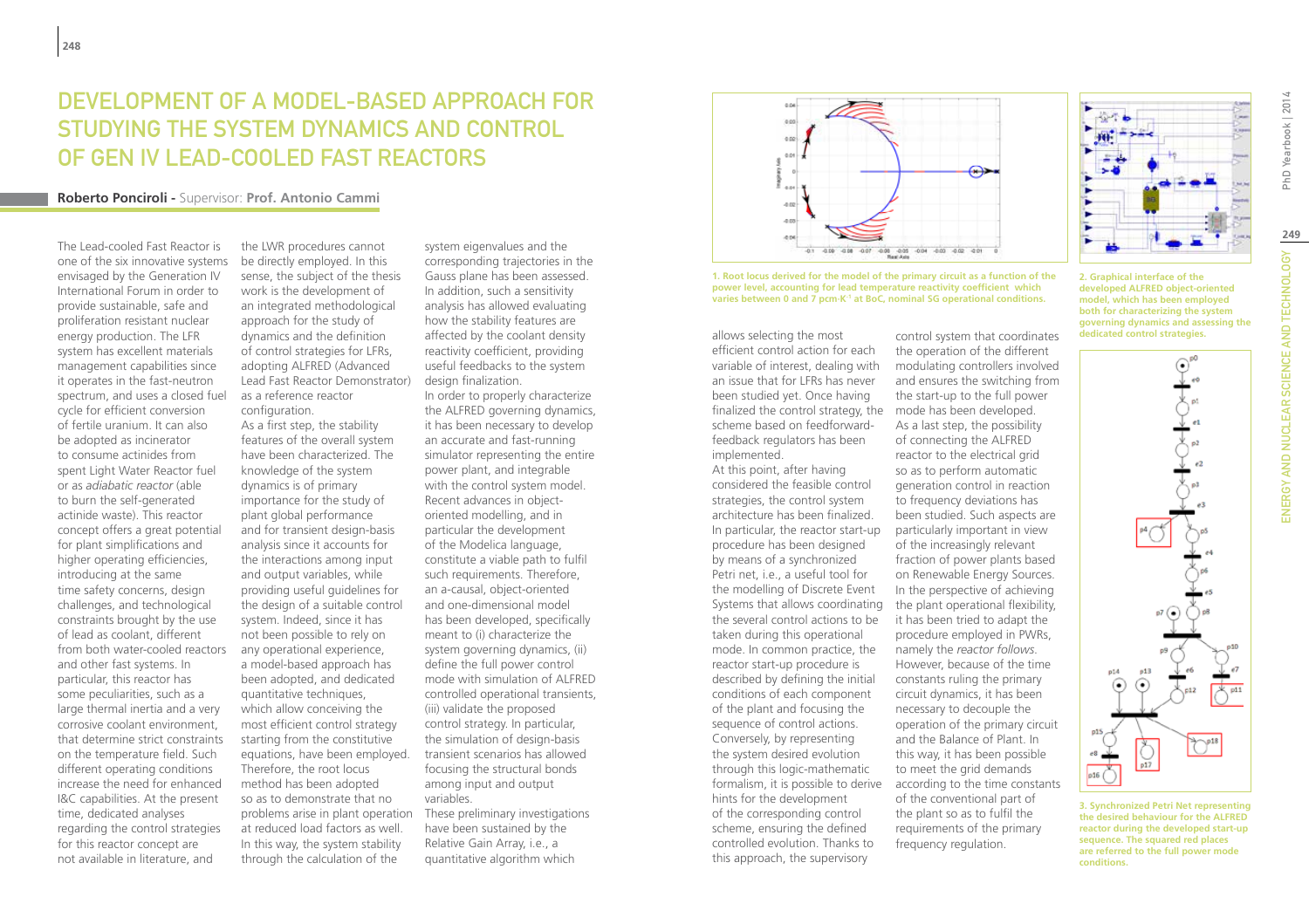## SELECTIVE SEPARATION OF MINOR ACTINIDES FROM SPENT NUCLEAR FUEL IN HOMOGENEOUS AND HETEROGENEOUS RECYCLING: EXTRACTION PERFORMANCES AND SPECIATION STUDIES OF CHON HYDROPHILIC LIGANDS

**Stefano Scaravaggi -** Supervisor: **Prof. Mario Mariani**

In this last years, the scientific community and the power industries are dealing both with the continuous growth of the energetic needs and the diversified energy production: for the social acceptance, one of the fundamental objectives is the substitution of fossil fuels by alternative  $\mathsf{CO}_2$  free emission sources. Among them, nuclear energy represents an important contribute to the global energetic supply, but solutions as much environment-friendly as possible (for instance, the respect of CHON criterion) to the new technological challenges, first of all the nuclear waste management, are necessary for its sustainability. If compared to the open cycle strategy, the closing of the fuel cycle and the consequent reduction of the SNF radiotoxicity, allowed by the Partitionig & Trasmutation methods and processes, could result an efficient option and offer significant advantages (*see Figure 1*).

The rate of decay of SNF components show that the removal of MAs considerably reduces the radiotoxicity of the remaining waste to the level of natural U within some hundreds of years, as opposed to thousands of years. As a consequence, the Actinides/ Lanthanides separation step is key issue in the advanced



**1. Contribution of Partitioning and Transmutation strategy to the reduction of SNF radiotoxicity**



**2. Design of the Actinides Partitioning strategies from PUREX raffinate**

reprocessing, since the low An/ Ln ratio and the high effective neutron capture cross sections of Ln elements. This condition inhibits the transmutation of a target containing both Ln and An. Unfortunately, these elements families present a similar chemical behavior, having the same electron

configuration in the external shells (*4f* and *5f*, respectively): an efficient solution is to exploit the limited differences in the coordinating properties of a complexing system used in a solvent extraction process. Thus, the selectivity for An over Ln is guaranteed by the different charge/size ionic ratio



**3. Molecular structures of the complexing core of PyTri- (up), BTBP (middle), 1,10-Phen (bottom)**

of the metallic cations: the best promising efficiencies were reached by N-heterocyclic tri- or tetradentate compounds (such as BTP, BTBP and 1,10-phen derivatives, presenting preorganized molecular structures with soft donor atoms faced on the complexing site). Two reprocessing strategies (*see Figure 2*), aiming at recovering An from the genuine nuclear waste and based on liquid-liquid processes, were proposed and investigated within different international projects supported by Euratom Program. The first approach is based on the direct An removal from SNF (*1-step processes*, such as 1-cycle SANEX ), while the second one resorts to two consecutive steps: first, the An/ Ln co-extraction from SNF and then their separation (*2-steps processes*, such as i-SANEX or GANEX, respectively hetero- and homogeneous recycling).

This PhD thesis was developed as a part of the ACSEPT project (wherein Politecnico di Milano

by means of the Radiochemistry Lab is one of the partners) and two Joint Research Projects (ACTINET I-3 and TALISMAN) between POLIMI and CEA. Its main objective is the assessment of the performances of new hydrophilic complexing agents (*see Figure 3*) to use in the An/ Ln separation step of SNF: these molecules were synthesized in the Radiochemistry Lab (1,10 phen: phenanthroline rings as complexing core) or in the University of Reading (BTBP: the donor set is composed by a central BiPyridine and two lateral Triazine) or in the University of Parma (PyTri-: featured by a central Pyridine and two lateral TRIazol).

A large number of batch tests were carried out in order to verify, by following the i-SANEX (heterogeneous recycling of trivalent Actinides) and GANEX (homogeneous recycling of the Actinides group, that is elements at different oxidation state) protocols, their ability to recover Actinides from a nitric solution simulating the genuine nuclear waste. First, the extraction efficiency and the An/Ln selectivity were evaluated by two main parameters: Distribution ratio  $(D = [M], /[M]$  $\alpha$ <sub>aq</sub>) and Separation Factor ( $\overrightarrow{SF}_{1/2}$  =  $D_1/D_2$ ). Then, the experimental research was focused on those chemical mechanisms regulating the formation and the stability of the coordination compounds: complexation equilibria and favorable stoichiometries of the complexes (PyTri- derivatives vs Eu<sup>3+</sup>, Am<sup>3+</sup> and Pu<sup>4+</sup>) were investigated by means of two well-established experimental techniques, UV-Vis titration and ESI MS analyses.

As regards the results, PyTriligands are the strongest complexants: the  $SF_{E,1/AB}$  values, obtained within the conditions of a simulated GANEX process, are higher than 300, and they are confirmed by stability constants (calculated by UV-Vis analyses), which points the 2:1 [PyTri-]/[M<sup>3+</sup>] stoichiometry being the most favorable one, as also highlighted by the ESI-MS spectra. On the other side, 1,10-Phen and BTBP derivatives present lower  $SF_{EUVAm}$  values (about 20-30), obtained within the conditions of a simulated *i*-SANEX protocol, but the latter might be used as masking agents in a 1-cycle SANEX process. Given the excellent performance of the hydro PyTriligands, we are moving toward further experimental research (test on mix settler with real waste, achievement of a flowsheet, radiolysis studies, etc.) to define the operative conditions for industrial applications. These results candidate this 'italian' extractants family as one of the most promising in the international hierarchy and contribute to the global strategy of nuclear fuel reprocessing.